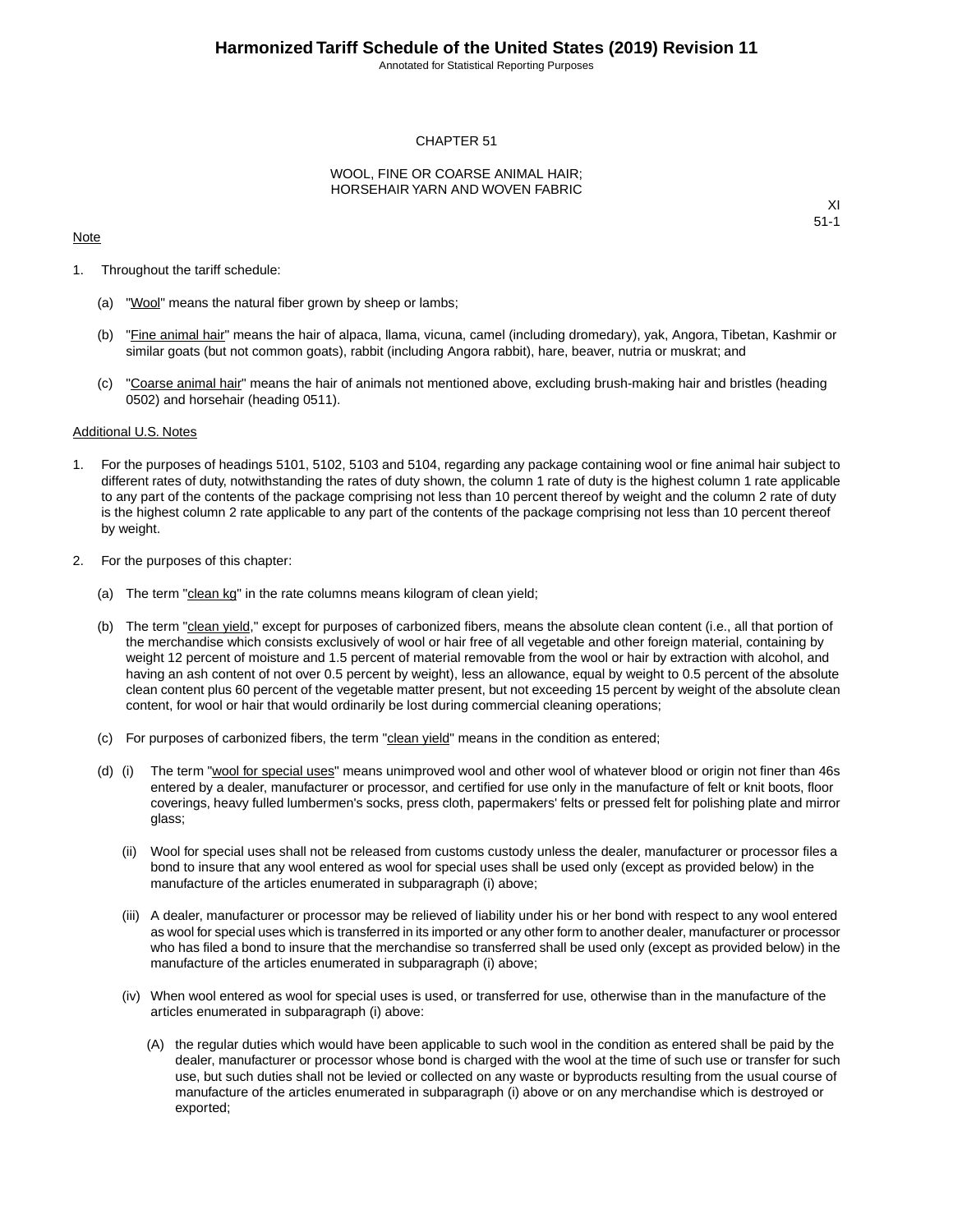Annotated for Statistical Reporting Purposes

Additional U.S. Notes (con.) XI 51-2

- (B) if prior to such use or transfer for such use there shall have been combined or mixed with such wool any other merchandise, the whole of the combination or mixture shall be regarded as being composed of wool entered as wool for special uses, unless the dealer, manufacturer or processor liable for the payment of the duties shall establish the quantity of bonded wool in such combination or mixture;
- (C) every dealer, manufacturer or processor who has given a bond pursuant to the provisions for wool for special uses shall report any transfer or use of merchandise contrary to the terms of the bond, within 30 days after such transfer or use, to the district director of customs in whose district the bond is filed, and for failure to so report such dealer, manufacturer or processor shall be liable to a penalty (in addition to the duties provided for) equal to the value of the merchandise so transferred or used at the time and place of such transfer or use; and
- (D) the clean yield of any wool shall be deemed to be 100 percent, unless the actual clean yield has been determined by suitable tests and such use or transfer for use occurs not later than 3 years after the date of entry of such wool;
- (e) The term "unimproved wool" means Aleppo, Arabian, Bagdad, Black Spanish, Chinese, Cordova, Cyprus, Donskoi, East Indian, Ecuadorean, Egyptian, Georgian, Haslock, Iceland, Karakul, Kerry, Manchurian, Mongolian, Oporto, Persian, Pyrenean, Sardinian, Scotch Blackface, Sistan, Smyrna, Sudan, Syrian, Tibetan, Turkestan, Valparaiso or Welsh Mountain wool and similar wool not improved by the admixture of merino or English blood; and
- (f) The standards for determining grades of wool shall be those which are established from time to time by the Secretary of Agriculture pursuant to law and which are in effect on the date of importation of the wool.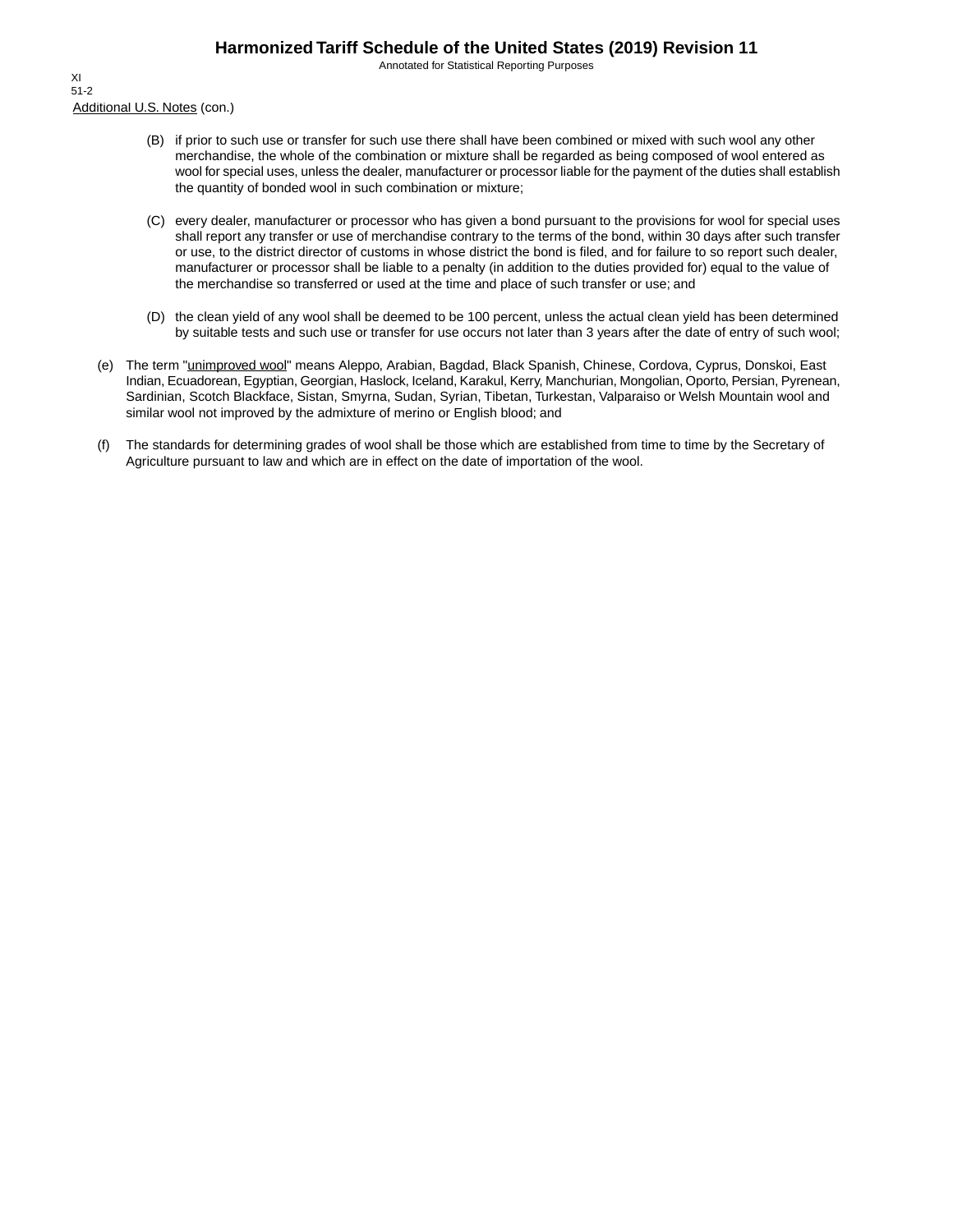Annotated for Statistical Reporting Purposes

| Heading/      | Stat.       |                                                                      | Unit                           |         | Rates of Duty                                                                |                     |
|---------------|-------------|----------------------------------------------------------------------|--------------------------------|---------|------------------------------------------------------------------------------|---------------------|
| Subheading    | Suf-<br>fix | Article Description                                                  | of<br>Quantity                 | General | 1<br>Special                                                                 | $\overline{2}$      |
| 5101          |             | Wool, not carded or combed:<br>Greasy, including fleece-washed wool: |                                |         |                                                                              |                     |
| 5101.11       |             | Shorn wool:                                                          |                                |         |                                                                              |                     |
| 5101.11.10 00 |             | Unimproved wool; other wool, not finer than 46s:                     | cy kg Free <sup>1/</sup><br>kg |         |                                                                              | Free, under<br>bond |
| 5101.11.20 00 |             | Other:<br>Unimproved wool; other wool, not finer                     | cy kg Free <sup>1/</sup>       |         |                                                                              | 55.1¢/clean kg      |
| 5101.11.40 00 |             | Other wool, finer than 40s but not finer                             | kg                             |         |                                                                              |                     |
|               |             |                                                                      | cy kg Free <sup>1/</sup><br>ka |         |                                                                              | 66.1¢/clean kg      |
| 5101.11.50 00 |             |                                                                      | kg                             |         |                                                                              | 77.2¢/clean kg      |
| 5101.11.60    |             |                                                                      |                                |         | Free (AU, BH, CA,<br>CL, CO, E, IL, JO,<br>KR, MA, MX, OM,<br>P, PA, PE, SG) | 77.2¢/clean kg      |
|               | 30          |                                                                      | ka                             |         |                                                                              |                     |
|               | 60          |                                                                      | kg                             |         |                                                                              |                     |
| 5101.19       |             | Other:<br>Unimproved wool; other wool, not finer than 46s:           |                                |         |                                                                              |                     |
| 5101.19.10 00 |             |                                                                      | cy kg Free <sup>1/</sup><br>kg |         |                                                                              | Free, under<br>bond |
| 5101.19.20 00 |             | Other:<br>Unimproved wool; other wool, not finer                     | cy kg Free <sup>1/</sup>       |         |                                                                              | 55.1¢/clean kg      |
| 5101.19.40 00 |             | Other wool, finer than 40s but not finer                             | kg                             |         |                                                                              | 66.1¢/clean kg      |
|               |             |                                                                      | cy kg Free <sup>1/</sup><br>ka |         |                                                                              |                     |
| 5101.19.50 00 |             |                                                                      | ka                             |         |                                                                              | 77.2¢/clean kg      |
| 5101.19.60    |             |                                                                      |                                |         | Free (AU, BH, CA,<br>CL, CO, E, IL, JO,<br>KR, MA, MX, OM,<br>P, PA, PE, SG) | 77.2¢/clean kg      |
|               | 30          |                                                                      | cy kg<br>kg                    |         |                                                                              |                     |
|               | 60          |                                                                      | cy kg<br>kg                    |         |                                                                              |                     |
|               |             |                                                                      |                                |         |                                                                              |                     |
|               |             |                                                                      |                                |         |                                                                              |                     |
|               |             |                                                                      |                                |         |                                                                              |                     |
|               |             |                                                                      |                                |         |                                                                              |                     |
|               |             |                                                                      |                                |         |                                                                              |                     |
|               |             |                                                                      |                                |         |                                                                              |                     |
|               |             |                                                                      |                                |         |                                                                              |                     |
|               |             |                                                                      |                                |         |                                                                              |                     |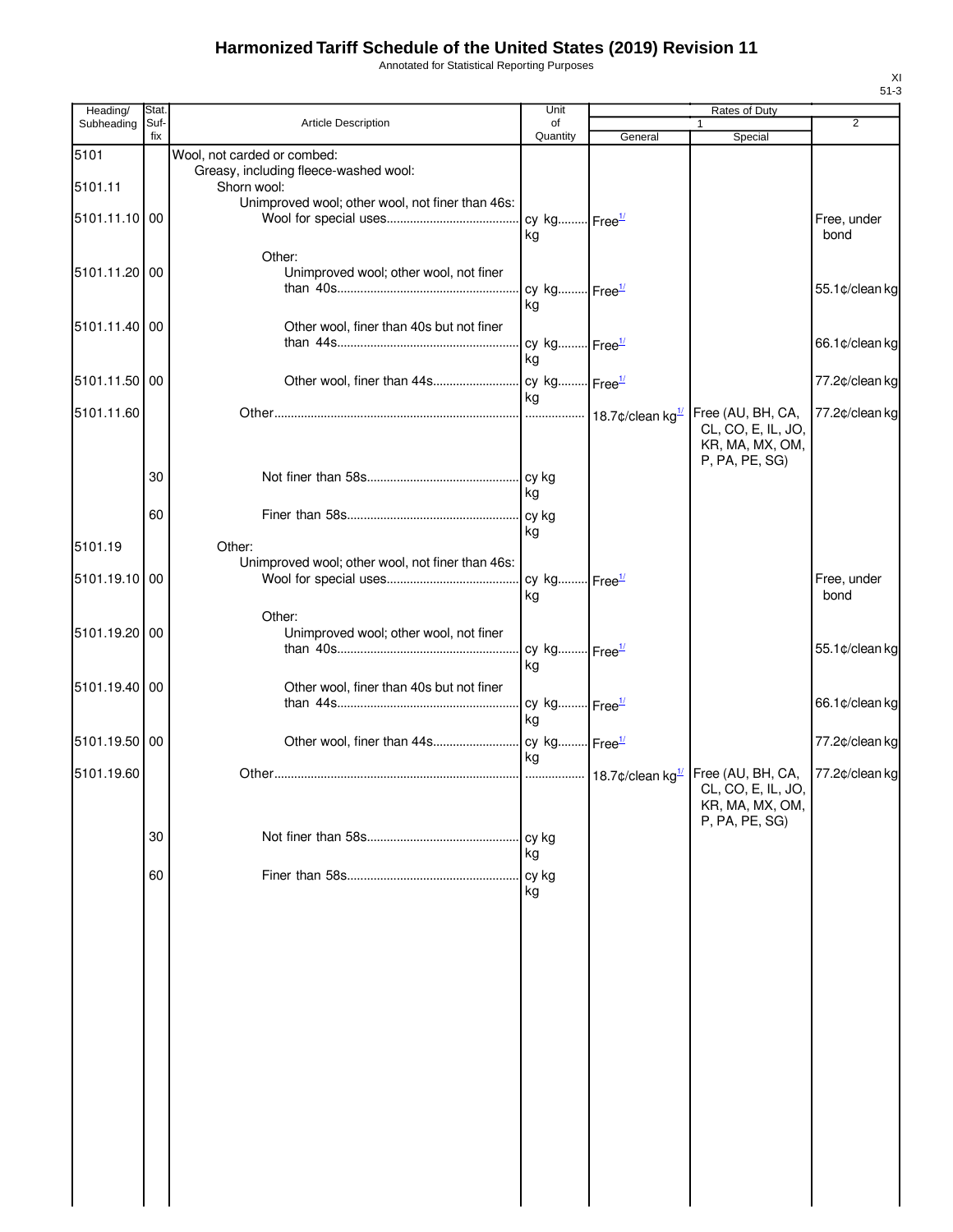Annotated for Statistical Reporting Purposes

| fix<br>Quantity<br>General<br>Special<br>Wool, not carded or combed: (con.)<br>5101 (con.)<br>Degreased, not carbonized:<br>5101.21<br>Shorn wool:<br>Not processed in any manner beyond the<br>degreased condition:<br>Unimproved wool; other wool, not finer than<br>46s:<br>5101.21.10 00<br>Free, under<br>kg<br>bond<br>Other:<br>5101.21.15 00<br>Unimproved wool; other wool, not finer<br>cy kg Free <sup>1/</sup><br>kg<br>Other wool, finer than 40s but not finer<br>5101.21.30 00<br>cy kg Free <sup>1/</sup><br>kg<br>5101.21.35 00<br>kg<br>5101.21.40<br>Free (AU, BH, CA,<br>CL, CO, E, IL, JO,<br>KR, MA, MX, OM,<br>P, PA, PE, SG)<br>30<br>cy kg<br>kg<br>60<br>cy kg<br>kg<br>Other:<br>5101.21.65<br>00<br>Unimproved wool; other wool, not finer than<br>$81.6$ ¢/kg +<br>20%<br>5101.21.70 00<br>$81.6$ ¢/kg +<br>20%<br>CL, IL, JO, KR,<br>MA, MX, OM, P,<br>PE, SG)<br>$1.3¢/kg + 1% (CO,$<br>PA) | Heading/   | Stat. |                     | Unit | Rates of Duty |                |
|----------------------------------------------------------------------------------------------------------------------------------------------------------------------------------------------------------------------------------------------------------------------------------------------------------------------------------------------------------------------------------------------------------------------------------------------------------------------------------------------------------------------------------------------------------------------------------------------------------------------------------------------------------------------------------------------------------------------------------------------------------------------------------------------------------------------------------------------------------------------------------------------------------------------------|------------|-------|---------------------|------|---------------|----------------|
|                                                                                                                                                                                                                                                                                                                                                                                                                                                                                                                                                                                                                                                                                                                                                                                                                                                                                                                            | Subheading | Suf-  | Article Description | of   | 1             | $\overline{2}$ |
|                                                                                                                                                                                                                                                                                                                                                                                                                                                                                                                                                                                                                                                                                                                                                                                                                                                                                                                            |            |       |                     |      |               |                |
|                                                                                                                                                                                                                                                                                                                                                                                                                                                                                                                                                                                                                                                                                                                                                                                                                                                                                                                            |            |       |                     |      |               |                |
|                                                                                                                                                                                                                                                                                                                                                                                                                                                                                                                                                                                                                                                                                                                                                                                                                                                                                                                            |            |       |                     |      |               |                |
| 59.5¢/clean kg<br>70.6¢/clean kg<br>81.6¢/clean kg<br>81.6¢/clean kg                                                                                                                                                                                                                                                                                                                                                                                                                                                                                                                                                                                                                                                                                                                                                                                                                                                       |            |       |                     |      |               |                |
|                                                                                                                                                                                                                                                                                                                                                                                                                                                                                                                                                                                                                                                                                                                                                                                                                                                                                                                            |            |       |                     |      |               |                |
|                                                                                                                                                                                                                                                                                                                                                                                                                                                                                                                                                                                                                                                                                                                                                                                                                                                                                                                            |            |       |                     |      |               |                |
|                                                                                                                                                                                                                                                                                                                                                                                                                                                                                                                                                                                                                                                                                                                                                                                                                                                                                                                            |            |       |                     |      |               |                |
|                                                                                                                                                                                                                                                                                                                                                                                                                                                                                                                                                                                                                                                                                                                                                                                                                                                                                                                            |            |       |                     |      |               |                |
|                                                                                                                                                                                                                                                                                                                                                                                                                                                                                                                                                                                                                                                                                                                                                                                                                                                                                                                            |            |       |                     |      |               |                |
|                                                                                                                                                                                                                                                                                                                                                                                                                                                                                                                                                                                                                                                                                                                                                                                                                                                                                                                            |            |       |                     |      |               |                |
|                                                                                                                                                                                                                                                                                                                                                                                                                                                                                                                                                                                                                                                                                                                                                                                                                                                                                                                            |            |       |                     |      |               |                |
|                                                                                                                                                                                                                                                                                                                                                                                                                                                                                                                                                                                                                                                                                                                                                                                                                                                                                                                            |            |       |                     |      |               |                |
|                                                                                                                                                                                                                                                                                                                                                                                                                                                                                                                                                                                                                                                                                                                                                                                                                                                                                                                            |            |       |                     |      |               |                |
|                                                                                                                                                                                                                                                                                                                                                                                                                                                                                                                                                                                                                                                                                                                                                                                                                                                                                                                            |            |       |                     |      |               |                |
|                                                                                                                                                                                                                                                                                                                                                                                                                                                                                                                                                                                                                                                                                                                                                                                                                                                                                                                            |            |       |                     |      |               |                |
|                                                                                                                                                                                                                                                                                                                                                                                                                                                                                                                                                                                                                                                                                                                                                                                                                                                                                                                            |            |       |                     |      |               |                |
|                                                                                                                                                                                                                                                                                                                                                                                                                                                                                                                                                                                                                                                                                                                                                                                                                                                                                                                            |            |       |                     |      |               |                |
|                                                                                                                                                                                                                                                                                                                                                                                                                                                                                                                                                                                                                                                                                                                                                                                                                                                                                                                            |            |       |                     |      |               |                |
|                                                                                                                                                                                                                                                                                                                                                                                                                                                                                                                                                                                                                                                                                                                                                                                                                                                                                                                            |            |       |                     |      |               |                |
|                                                                                                                                                                                                                                                                                                                                                                                                                                                                                                                                                                                                                                                                                                                                                                                                                                                                                                                            |            |       |                     |      |               |                |
|                                                                                                                                                                                                                                                                                                                                                                                                                                                                                                                                                                                                                                                                                                                                                                                                                                                                                                                            |            |       |                     |      |               |                |
|                                                                                                                                                                                                                                                                                                                                                                                                                                                                                                                                                                                                                                                                                                                                                                                                                                                                                                                            |            |       |                     |      |               |                |
|                                                                                                                                                                                                                                                                                                                                                                                                                                                                                                                                                                                                                                                                                                                                                                                                                                                                                                                            |            |       |                     |      |               |                |
|                                                                                                                                                                                                                                                                                                                                                                                                                                                                                                                                                                                                                                                                                                                                                                                                                                                                                                                            |            |       |                     |      |               |                |
|                                                                                                                                                                                                                                                                                                                                                                                                                                                                                                                                                                                                                                                                                                                                                                                                                                                                                                                            |            |       |                     |      |               |                |
|                                                                                                                                                                                                                                                                                                                                                                                                                                                                                                                                                                                                                                                                                                                                                                                                                                                                                                                            |            |       |                     |      |               |                |
|                                                                                                                                                                                                                                                                                                                                                                                                                                                                                                                                                                                                                                                                                                                                                                                                                                                                                                                            |            |       |                     |      |               |                |
|                                                                                                                                                                                                                                                                                                                                                                                                                                                                                                                                                                                                                                                                                                                                                                                                                                                                                                                            |            |       |                     |      |               |                |
|                                                                                                                                                                                                                                                                                                                                                                                                                                                                                                                                                                                                                                                                                                                                                                                                                                                                                                                            |            |       |                     |      |               |                |
|                                                                                                                                                                                                                                                                                                                                                                                                                                                                                                                                                                                                                                                                                                                                                                                                                                                                                                                            |            |       |                     |      |               |                |
|                                                                                                                                                                                                                                                                                                                                                                                                                                                                                                                                                                                                                                                                                                                                                                                                                                                                                                                            |            |       |                     |      |               |                |
|                                                                                                                                                                                                                                                                                                                                                                                                                                                                                                                                                                                                                                                                                                                                                                                                                                                                                                                            |            |       |                     |      |               |                |
|                                                                                                                                                                                                                                                                                                                                                                                                                                                                                                                                                                                                                                                                                                                                                                                                                                                                                                                            |            |       |                     |      |               |                |
|                                                                                                                                                                                                                                                                                                                                                                                                                                                                                                                                                                                                                                                                                                                                                                                                                                                                                                                            |            |       |                     |      |               |                |
|                                                                                                                                                                                                                                                                                                                                                                                                                                                                                                                                                                                                                                                                                                                                                                                                                                                                                                                            |            |       |                     |      |               |                |
|                                                                                                                                                                                                                                                                                                                                                                                                                                                                                                                                                                                                                                                                                                                                                                                                                                                                                                                            |            |       |                     |      |               |                |
|                                                                                                                                                                                                                                                                                                                                                                                                                                                                                                                                                                                                                                                                                                                                                                                                                                                                                                                            |            |       |                     |      |               |                |
|                                                                                                                                                                                                                                                                                                                                                                                                                                                                                                                                                                                                                                                                                                                                                                                                                                                                                                                            |            |       |                     |      |               |                |
|                                                                                                                                                                                                                                                                                                                                                                                                                                                                                                                                                                                                                                                                                                                                                                                                                                                                                                                            |            |       |                     |      |               |                |
|                                                                                                                                                                                                                                                                                                                                                                                                                                                                                                                                                                                                                                                                                                                                                                                                                                                                                                                            |            |       |                     |      |               |                |
|                                                                                                                                                                                                                                                                                                                                                                                                                                                                                                                                                                                                                                                                                                                                                                                                                                                                                                                            |            |       |                     |      |               |                |
|                                                                                                                                                                                                                                                                                                                                                                                                                                                                                                                                                                                                                                                                                                                                                                                                                                                                                                                            |            |       |                     |      |               |                |
|                                                                                                                                                                                                                                                                                                                                                                                                                                                                                                                                                                                                                                                                                                                                                                                                                                                                                                                            |            |       |                     |      |               |                |
|                                                                                                                                                                                                                                                                                                                                                                                                                                                                                                                                                                                                                                                                                                                                                                                                                                                                                                                            |            |       |                     |      |               |                |
|                                                                                                                                                                                                                                                                                                                                                                                                                                                                                                                                                                                                                                                                                                                                                                                                                                                                                                                            |            |       |                     |      |               |                |
|                                                                                                                                                                                                                                                                                                                                                                                                                                                                                                                                                                                                                                                                                                                                                                                                                                                                                                                            |            |       |                     |      |               |                |
|                                                                                                                                                                                                                                                                                                                                                                                                                                                                                                                                                                                                                                                                                                                                                                                                                                                                                                                            |            |       |                     |      |               |                |
|                                                                                                                                                                                                                                                                                                                                                                                                                                                                                                                                                                                                                                                                                                                                                                                                                                                                                                                            |            |       |                     |      |               |                |
|                                                                                                                                                                                                                                                                                                                                                                                                                                                                                                                                                                                                                                                                                                                                                                                                                                                                                                                            |            |       |                     |      |               |                |
|                                                                                                                                                                                                                                                                                                                                                                                                                                                                                                                                                                                                                                                                                                                                                                                                                                                                                                                            |            |       |                     |      |               |                |
|                                                                                                                                                                                                                                                                                                                                                                                                                                                                                                                                                                                                                                                                                                                                                                                                                                                                                                                            |            |       |                     |      |               |                |
|                                                                                                                                                                                                                                                                                                                                                                                                                                                                                                                                                                                                                                                                                                                                                                                                                                                                                                                            |            |       |                     |      |               |                |
|                                                                                                                                                                                                                                                                                                                                                                                                                                                                                                                                                                                                                                                                                                                                                                                                                                                                                                                            |            |       |                     |      |               |                |
|                                                                                                                                                                                                                                                                                                                                                                                                                                                                                                                                                                                                                                                                                                                                                                                                                                                                                                                            |            |       |                     |      |               |                |
|                                                                                                                                                                                                                                                                                                                                                                                                                                                                                                                                                                                                                                                                                                                                                                                                                                                                                                                            |            |       |                     |      |               |                |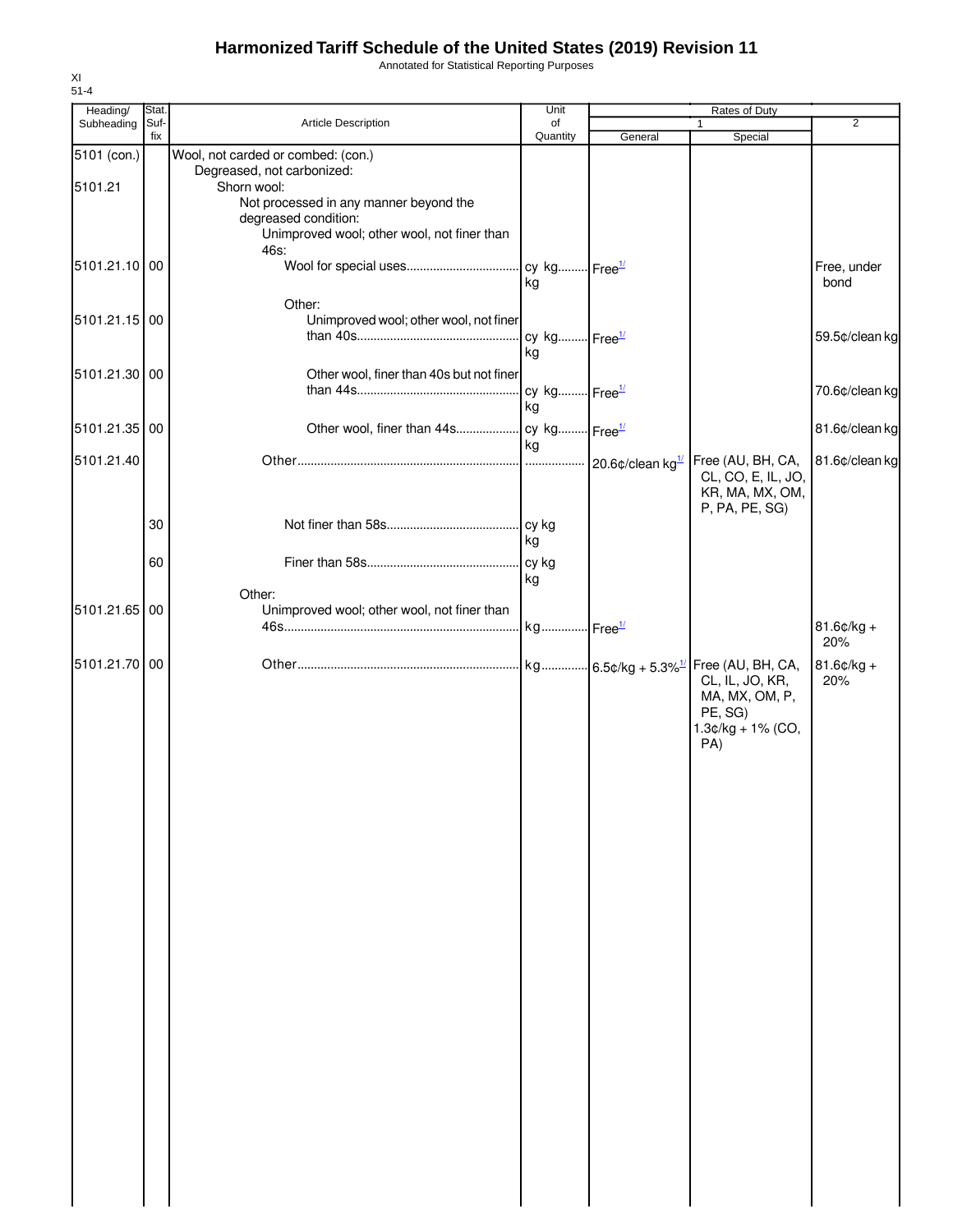Annotated for Statistical Reporting Purposes

| Heading/        | Stat. |                                                                     | Unit                     |         | Rates of Duty              |                |
|-----------------|-------|---------------------------------------------------------------------|--------------------------|---------|----------------------------|----------------|
| Subheading Suf- | fix   | Article Description                                                 | of<br>Quantity           | General | $\mathbf{1}$<br>Special    | $\overline{2}$ |
| 5101 (con.)     |       | Wool, not carded or combed: (con.)                                  |                          |         |                            |                |
|                 |       | Degreased, not carbonized: (con.)                                   |                          |         |                            |                |
| 5101.29         |       | Other:                                                              |                          |         |                            |                |
|                 |       | Not processed in any manner beyond the                              |                          |         |                            |                |
|                 |       | degreased condition:<br>Unimproved wool; other wool, not finer than |                          |         |                            |                |
|                 |       | 46s:                                                                |                          |         |                            |                |
| 5101.29.10 00   |       |                                                                     |                          |         |                            | Free, under    |
|                 |       |                                                                     | kg                       |         |                            | bond           |
|                 |       | Other:                                                              |                          |         |                            |                |
| 5101.29.15 00   |       | Unimproved wool; other wool, not finer                              |                          |         |                            |                |
|                 |       |                                                                     | cy kg Free <sup>1/</sup> |         |                            | 59.6¢/clean kg |
|                 |       |                                                                     | kg                       |         |                            |                |
| 5101.29.30 00   |       | Other wool, finer than 40s but not finer                            |                          |         |                            |                |
|                 |       |                                                                     |                          |         |                            | 70.6¢/clean kg |
|                 |       |                                                                     | kg                       |         |                            |                |
| 5101.29.35 00   |       |                                                                     |                          |         |                            | 81.6¢/clean kg |
| 5101.29.40      |       |                                                                     | l ka                     |         | Free (AU, BH, CA,          | 81.6¢/clean kg |
|                 |       |                                                                     |                          |         | CL, CO, E, IL, JO,         |                |
|                 |       |                                                                     |                          |         | KR, MA, MX, OM,            |                |
|                 |       |                                                                     |                          |         | P, PA, PE, SG)             |                |
|                 | 30    |                                                                     |                          |         |                            |                |
|                 |       |                                                                     | l kg                     |         |                            |                |
|                 | 60    |                                                                     |                          |         |                            |                |
|                 |       | Other:                                                              | kg                       |         |                            |                |
| 5101.29.65 00   |       | Unimproved wool; other wool, not finer than                         |                          |         |                            |                |
|                 |       |                                                                     |                          |         |                            | $81.6$ ¢/kg +  |
|                 |       |                                                                     |                          |         |                            | 20%            |
| 5101.29.70 00   |       |                                                                     |                          |         | Free (AU, BH, CA,          | $81.6$ ¢/kg +  |
|                 |       |                                                                     |                          |         | CL, IL, JO, KR,            | 20%            |
|                 |       |                                                                     |                          |         | MA, MX, OM, P,             |                |
|                 |       |                                                                     |                          |         | PE, SG)                    |                |
|                 |       |                                                                     |                          |         | $1.3¢/kg + 1% (CO,$<br>PA) |                |
|                 |       |                                                                     |                          |         |                            |                |
|                 |       |                                                                     |                          |         |                            |                |
|                 |       |                                                                     |                          |         |                            |                |
|                 |       |                                                                     |                          |         |                            |                |
|                 |       |                                                                     |                          |         |                            |                |
|                 |       |                                                                     |                          |         |                            |                |
|                 |       |                                                                     |                          |         |                            |                |
|                 |       |                                                                     |                          |         |                            |                |
|                 |       |                                                                     |                          |         |                            |                |
|                 |       |                                                                     |                          |         |                            |                |
|                 |       |                                                                     |                          |         |                            |                |
|                 |       |                                                                     |                          |         |                            |                |
|                 |       |                                                                     |                          |         |                            |                |
|                 |       |                                                                     |                          |         |                            |                |
|                 |       |                                                                     |                          |         |                            |                |
|                 |       |                                                                     |                          |         |                            |                |
|                 |       |                                                                     |                          |         |                            |                |
|                 |       |                                                                     |                          |         |                            |                |
|                 |       |                                                                     |                          |         |                            |                |
|                 |       |                                                                     |                          |         |                            |                |
|                 |       |                                                                     |                          |         |                            |                |
|                 |       |                                                                     |                          |         |                            |                |
|                 |       |                                                                     |                          |         |                            |                |
|                 |       |                                                                     |                          |         |                            |                |
|                 |       |                                                                     |                          |         |                            |                |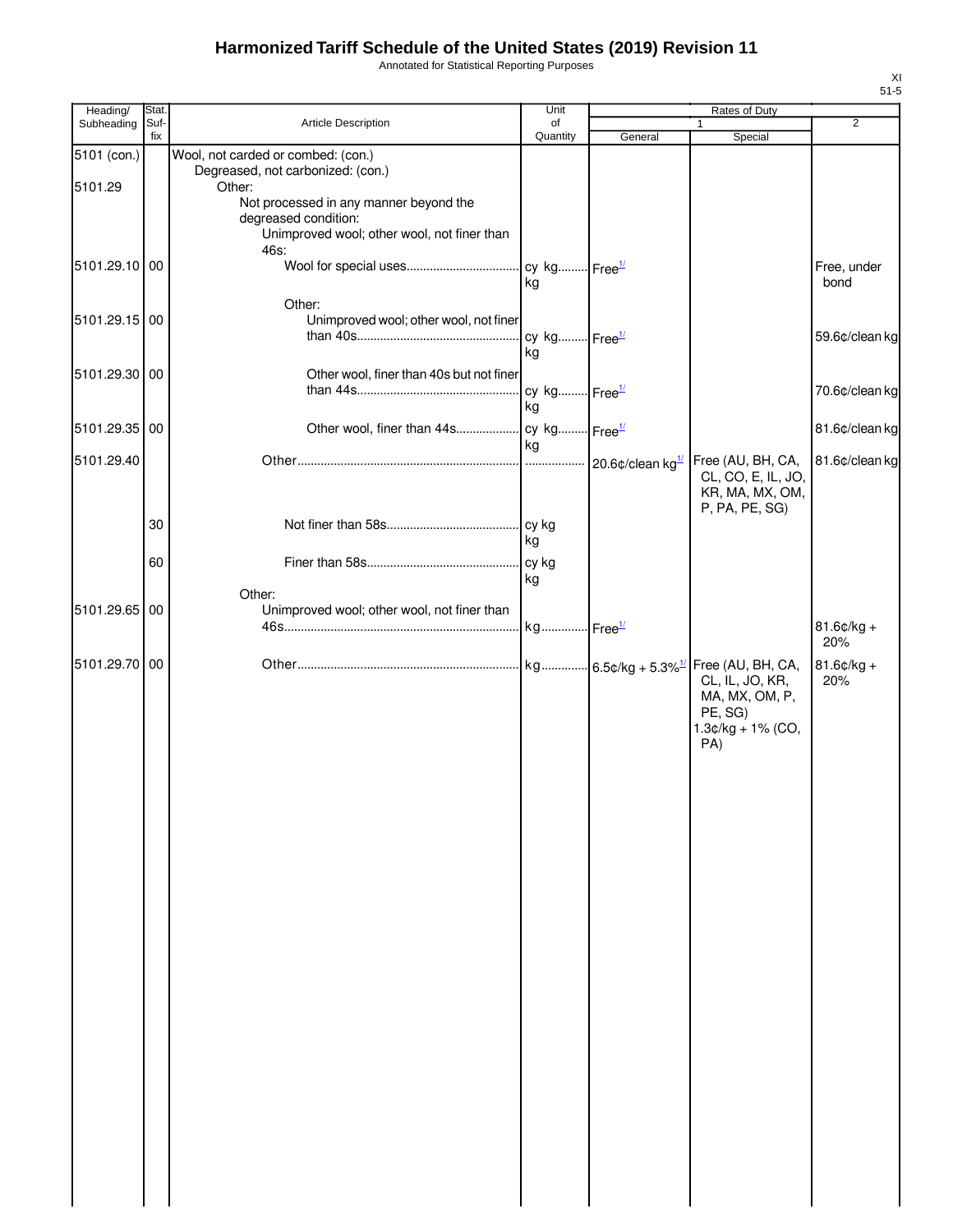Annotated for Statistical Reporting Purposes

| Heading/      | Stat.       |                                                                         | Unit                      |         | Rates of Duty                                     |                      |
|---------------|-------------|-------------------------------------------------------------------------|---------------------------|---------|---------------------------------------------------|----------------------|
| Subheading    | Suf-<br>fix | Article Description                                                     | of<br>Quantity            | General | $\mathbf{1}$<br>Special                           | $\overline{2}$       |
| 5101 (con.)   |             | Wool, not carded or combed: (con.)                                      |                           |         |                                                   |                      |
| 5101.30       |             | Carbonized:                                                             |                           |         |                                                   |                      |
|               |             | Not processed in any manner beyond the carbonized<br>condition:         |                           |         |                                                   |                      |
| 5101.30.10 00 |             | Unimproved wool; other wool, not finer than 40s kg Free <sup>1/</sup>   |                           |         |                                                   | 75.1¢/kg             |
| 5101.30.15 00 |             | Other wool, finer than 40s but not finer than 44s kg Free <sup>1/</sup> |                           |         |                                                   | 86.1¢/kg             |
|               |             |                                                                         |                           |         |                                                   |                      |
| 5101.30.30 00 |             | Other wool, finer than 44s but not finer than 46s kg Free <sup>1/</sup> |                           |         |                                                   | 97¢/kg               |
| 5101.30.40 00 |             |                                                                         | kg 24.4¢/kg <sup>1/</sup> |         | Free (AU, BH, CA,                                 | 97¢/kg               |
|               |             |                                                                         |                           |         | CL, CO, E, IL, JO,<br>KR, MA, MX, OM,             |                      |
|               |             |                                                                         |                           |         | P, PA, PE, SG)                                    |                      |
|               |             | Other:                                                                  |                           |         |                                                   |                      |
| 5101.30.65 00 |             | Unimproved wool; other wool, not finer than 46s kg Free <sup>1/</sup>   |                           |         |                                                   | $81.6$ ¢/kg +<br>20% |
| 5101.30.70 00 |             |                                                                         |                           |         | kg 6.5¢/kg + 5.3% <sup>1/</sup> Free (AU, BH, CA, | $81.6$ ¢/kg +        |
|               |             |                                                                         |                           |         | CL, IL, JO, KR,                                   | 20%                  |
|               |             |                                                                         |                           |         | MA, MX, OM, P,                                    |                      |
|               |             |                                                                         |                           |         | PE, SG)<br>1.3¢/kg + 1% (CO,                      |                      |
|               |             |                                                                         |                           |         | PA)                                               |                      |
|               |             |                                                                         |                           |         |                                                   |                      |
|               |             |                                                                         |                           |         |                                                   |                      |
|               |             |                                                                         |                           |         |                                                   |                      |
|               |             |                                                                         |                           |         |                                                   |                      |
|               |             |                                                                         |                           |         |                                                   |                      |
|               |             |                                                                         |                           |         |                                                   |                      |
|               |             |                                                                         |                           |         |                                                   |                      |
|               |             |                                                                         |                           |         |                                                   |                      |
|               |             |                                                                         |                           |         |                                                   |                      |
|               |             |                                                                         |                           |         |                                                   |                      |
|               |             |                                                                         |                           |         |                                                   |                      |
|               |             |                                                                         |                           |         |                                                   |                      |
|               |             |                                                                         |                           |         |                                                   |                      |
|               |             |                                                                         |                           |         |                                                   |                      |
|               |             |                                                                         |                           |         |                                                   |                      |
|               |             |                                                                         |                           |         |                                                   |                      |
|               |             |                                                                         |                           |         |                                                   |                      |
|               |             |                                                                         |                           |         |                                                   |                      |
|               |             |                                                                         |                           |         |                                                   |                      |
|               |             |                                                                         |                           |         |                                                   |                      |
|               |             |                                                                         |                           |         |                                                   |                      |
|               |             |                                                                         |                           |         |                                                   |                      |
|               |             |                                                                         |                           |         |                                                   |                      |
|               |             |                                                                         |                           |         |                                                   |                      |
|               |             |                                                                         |                           |         |                                                   |                      |
|               |             |                                                                         |                           |         |                                                   |                      |
|               |             |                                                                         |                           |         |                                                   |                      |
|               |             |                                                                         |                           |         |                                                   |                      |
|               |             |                                                                         |                           |         |                                                   |                      |
|               |             |                                                                         |                           |         |                                                   |                      |
|               |             |                                                                         |                           |         |                                                   |                      |
|               |             |                                                                         |                           |         |                                                   |                      |
|               |             |                                                                         |                           |         |                                                   |                      |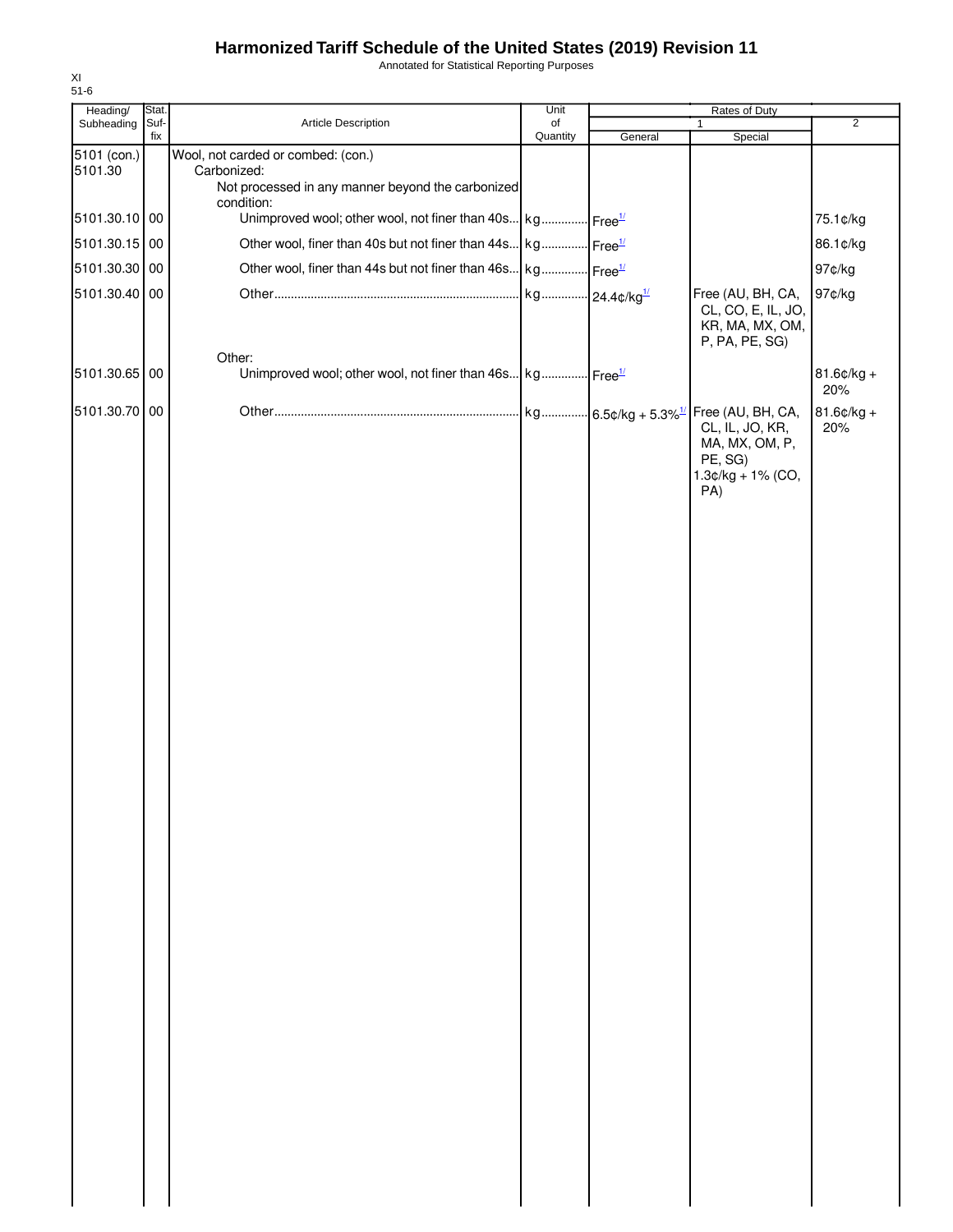Annotated for Statistical Reporting Purposes

| Heading/                 | Stat.       |                                                                                                  | Unit           |                                  | Rates of Duty                         |                      |
|--------------------------|-------------|--------------------------------------------------------------------------------------------------|----------------|----------------------------------|---------------------------------------|----------------------|
| Subheading               | Suf-<br>fix | <b>Article Description</b>                                                                       | of<br>Quantity | General                          | $\mathbf{1}$<br>Special               | 2                    |
| 5102                     |             | Fine or coarse animal hair, not carded or combed:                                                |                |                                  |                                       |                      |
|                          |             | Fine animal hair:                                                                                |                |                                  |                                       |                      |
| 5102.11<br>5102.11.10 00 |             | Of Kashmir (cashmere) goats:<br>Not processed in any manner beyond the                           |                |                                  |                                       |                      |
|                          |             |                                                                                                  |                |                                  | Free (AU, BH, CA,                     | 46.3¢/clean kg       |
|                          |             |                                                                                                  | kg             |                                  | CL, CO, E, IL, JO,                    |                      |
|                          |             |                                                                                                  |                |                                  | KR, MA, MX, OM,                       |                      |
|                          |             |                                                                                                  |                |                                  | P, PA, PE, SG                         |                      |
| 5102.11.90 00            |             |                                                                                                  |                | cy kg 4.9¢/kg + 4% <sup>2/</sup> | Free (AU, BH, CA,                     | $81.6$ ¢/kg +        |
|                          |             |                                                                                                  | kg             |                                  | CL, CO, IL, JO,<br>KR, MA, MX, OM,    | 20%                  |
|                          |             |                                                                                                  |                |                                  | P, PA, PE, SG)                        |                      |
| 5102.19                  |             | Other:                                                                                           |                |                                  |                                       |                      |
|                          |             | Not processed in any manner beyond the                                                           |                |                                  |                                       |                      |
| 5102.19.20 00            |             | degreased or carbonized condition:                                                               |                |                                  | Free (AU, BH, CA,                     | 55¢/clean kg         |
|                          |             |                                                                                                  | kg             |                                  | CL, CO, E, IL, JO,                    |                      |
|                          |             |                                                                                                  |                |                                  | KR, MA, MX, OM,                       |                      |
|                          |             |                                                                                                  |                |                                  | P, PA, PE, SG)                        |                      |
| 5102.19.60               |             |                                                                                                  |                | $0.4\%$ <sup>1/</sup>            | Free (A, AU, BH,                      | 6.9%                 |
|                          |             |                                                                                                  |                |                                  | CA, CL, CO, D, E,                     |                      |
|                          |             |                                                                                                  |                |                                  | IL, JO, KR, MA,<br>MX, OM, P, PA,     |                      |
|                          |             |                                                                                                  |                |                                  | PE, SG)                               |                      |
|                          | 30          |                                                                                                  |                |                                  |                                       |                      |
|                          |             |                                                                                                  | kg             |                                  |                                       |                      |
|                          | 60          |                                                                                                  |                |                                  |                                       |                      |
|                          |             | Other:                                                                                           | ka             |                                  |                                       |                      |
| 5102.19.80 00            |             |                                                                                                  |                |                                  |                                       | 35%                  |
|                          |             |                                                                                                  |                |                                  |                                       |                      |
| 5102.19.90 00            |             |                                                                                                  |                |                                  | Free (AU, BH, CA,<br>CL, CO, IL, JO,  | $81.6$ ¢/kg +<br>20% |
|                          |             |                                                                                                  |                |                                  | KR, MA, MX, OM,                       |                      |
|                          |             |                                                                                                  |                |                                  | P, PA, PE, SG)                        |                      |
| 5102.20.00 00            |             |                                                                                                  |                |                                  |                                       | Free                 |
| 5103                     |             | Waste of wool or of fine or coarse animal hair, including yarn                                   |                |                                  |                                       |                      |
|                          |             | waste but excluding garnetted stock:                                                             |                |                                  |                                       |                      |
| 5103.10.00 00            |             |                                                                                                  |                |                                  | Free (A, AU, BH,<br>CA, CL, CO, D, E, | 50.7¢/kg             |
|                          |             |                                                                                                  |                |                                  | IL, JO, KR, MA,                       |                      |
|                          |             |                                                                                                  |                |                                  | MX, OM, P, PA,                        |                      |
|                          |             |                                                                                                  |                |                                  | PE, SG)                               |                      |
| 5103.20.00 00            |             |                                                                                                  |                |                                  | Free (A, AU, BH,                      | $55.1$ ¢/kg          |
|                          |             |                                                                                                  |                |                                  | CA, CL, CO, D, E,<br>IL, JO, KR, MA,  |                      |
|                          |             |                                                                                                  |                |                                  | MX, OM, P, PA,                        |                      |
|                          |             |                                                                                                  |                |                                  | PE, SG)                               |                      |
| 5103.30.00   00          |             |                                                                                                  |                |                                  | Free (AU, BH, CA,                     | 30%                  |
|                          |             |                                                                                                  |                |                                  | CL, CO, E, IL, JO,                    |                      |
|                          |             |                                                                                                  |                |                                  | KR, MA, MX, OM,                       |                      |
|                          |             |                                                                                                  |                |                                  | P, PA, PE, SG)                        |                      |
|                          |             | 5104.00.00   00   Garnetted stock of wool or of fine or coarse animal hair kg Free <sup>1/</sup> |                |                                  |                                       | 57.3¢/kg             |
|                          |             |                                                                                                  |                |                                  |                                       |                      |
|                          |             |                                                                                                  |                |                                  |                                       |                      |
|                          |             |                                                                                                  |                |                                  |                                       |                      |
|                          |             |                                                                                                  |                |                                  |                                       |                      |
|                          |             |                                                                                                  |                |                                  |                                       |                      |
|                          |             |                                                                                                  |                |                                  |                                       |                      |
|                          |             |                                                                                                  |                |                                  |                                       |                      |
|                          |             |                                                                                                  |                |                                  |                                       |                      |
|                          |             |                                                                                                  |                |                                  |                                       |                      |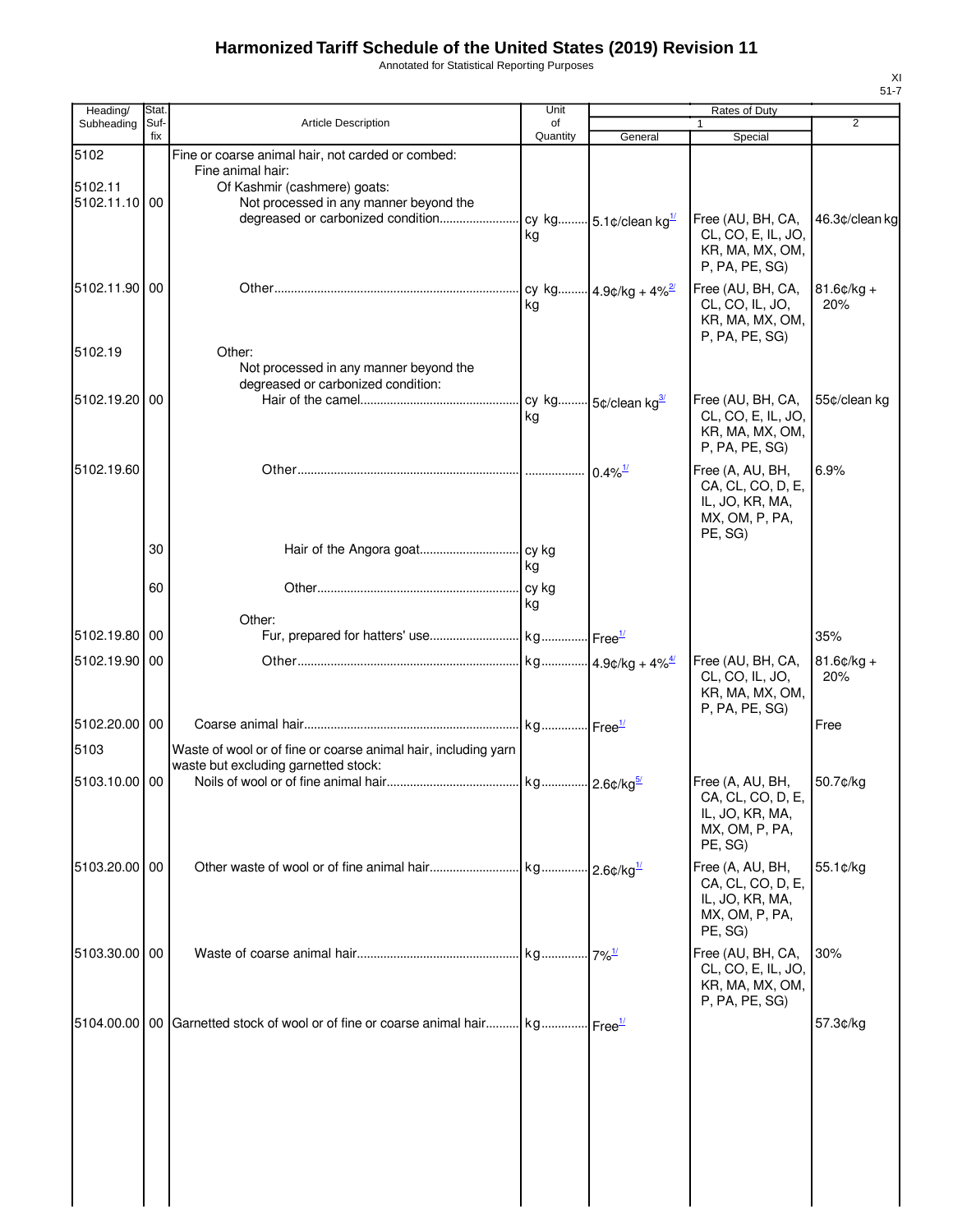Annotated for Statistical Reporting Purposes

| Heading/<br>Subheading | Stat.<br>Suf-   | Article Description                                                                            | Unit<br>of |                     | Rates of Duty<br>$\mathbf{1}$                                                               | 2                    |
|------------------------|-----------------|------------------------------------------------------------------------------------------------|------------|---------------------|---------------------------------------------------------------------------------------------|----------------------|
|                        | fix             |                                                                                                | Quantity   | General             | Special                                                                                     |                      |
| 5105<br>5105.10.00 00  |                 | Wool and fine or coarse animal hair, carded or combed<br>(including combed wool in fragments): |            |                     | CL, CO, IL, JO,<br>KR, MA, MX, OM,                                                          | $81.6¢/kg +$<br>20%  |
| 5105.21.00 00          |                 | Wool tops and other combed wool:                                                               |            |                     | P, PA, PE, SG)<br>Free (AU, BH, CA,<br>CL, CO, IL, JO,<br>KR, MA, MX, OM,<br>P, PA, PE, SG) | $81.6$ ¢/kg +<br>20% |
| 5105.29.00 00          |                 |                                                                                                |            |                     | CL, CO, IL, JO,<br>KR, MA, MX, OM,<br>P, PA, PE, SG)                                        | $81.6¢/kg +$<br>20%  |
| 5105.31.00 00          |                 | Fine animal hair, carded or combed:                                                            |            |                     | CL, CO, IL, JO,<br>KR, MA, MX, OM,<br>P, PA, PE, SG                                         | $81.6$ ¢/kg +<br>20% |
| 5105.39.00 00          |                 |                                                                                                |            |                     | CL, CO, IL, JO,<br>KR, MA, MX, OM,<br>P, PA, PE, SG)                                        | 81.6¢/kg<br>$+20%$   |
| 5105.40.00 00          |                 |                                                                                                |            |                     |                                                                                             | 20%                  |
| 5106<br>5106.10.00     |                 | Yarn of carded wool, not put up for retail sale:                                               |            |                     | Free (AU, BH, CA,<br>CL, CO, IL, JO,<br>KR, MA, MX, OM,<br>P, PA, PE, SG)                   | 55.5%                |
|                        | 10 <sup>°</sup> | Of which the average fiber diameter is not less than                                           |            |                     |                                                                                             |                      |
| 5106.20.00             | 90<br>00        | Containing less than 85 percent by weight of wool (400) kg                                     |            | $6\%$ <sup>1/</sup> | Free (AU, BH, CA,<br>CL, CO, IL, JO,<br>KR, MA, MX, OM,<br>P, PA, PE, SG)                   | 55.5%                |
|                        |                 |                                                                                                |            |                     |                                                                                             |                      |
|                        |                 |                                                                                                |            |                     |                                                                                             |                      |
|                        |                 |                                                                                                |            |                     |                                                                                             |                      |
|                        |                 |                                                                                                |            |                     |                                                                                             |                      |
|                        |                 |                                                                                                |            |                     |                                                                                             |                      |
|                        |                 |                                                                                                |            |                     |                                                                                             |                      |

XI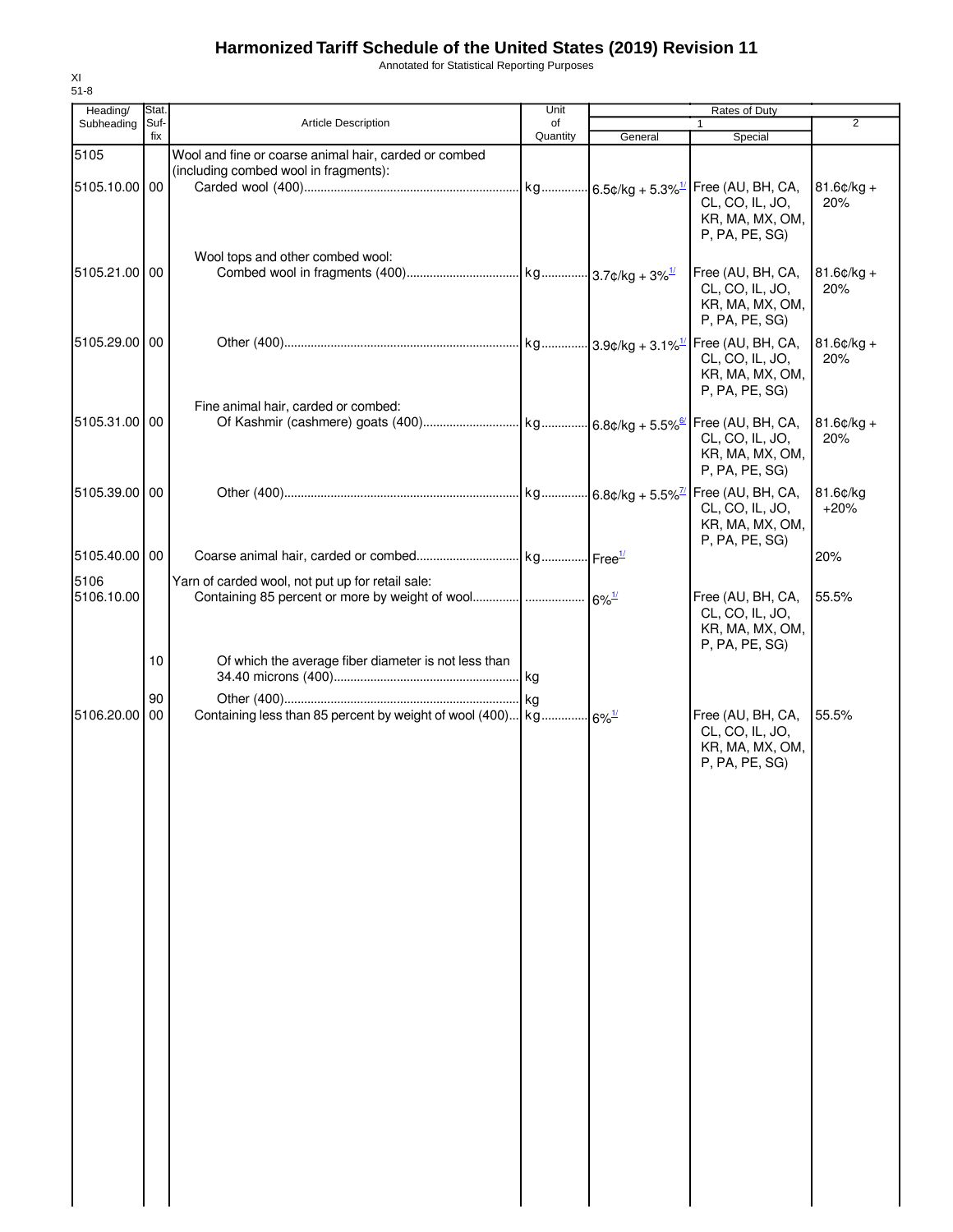Annotated for Statistical Reporting Purposes

| Heading/                         | Stat.       |                                                                                                                                                              | Unit                | Rates of Duty |                                                                           |                |  |
|----------------------------------|-------------|--------------------------------------------------------------------------------------------------------------------------------------------------------------|---------------------|---------------|---------------------------------------------------------------------------|----------------|--|
| Subheading                       | Suf-<br>fix | <b>Article Description</b>                                                                                                                                   | of<br>Quantity      | General       | Special                                                                   | $\overline{2}$ |  |
| 5107<br>5107.10<br>5107.10.30 00 |             | Yarn of combed wool, not put up for retail sale:<br>Containing 85 percent or more by weight of wool:<br>Of wool fiber with an average fiber diameter of 18.5 |                     |               |                                                                           |                |  |
|                                  |             |                                                                                                                                                              | kg 6% <sup>1/</sup> |               | Free (AU, BH, CA,<br>CL, CO, IL, JO,<br>KR, MA, MX, OM,<br>P, PA, PE, SG) | 55.5%          |  |
| 5107.10.60 00                    |             |                                                                                                                                                              |                     |               | Free (AU, BH, CA,<br>CL, CO, IL, JO,<br>KR, MA, MX, OM,<br>P, PA, PE, SG) | 55.5%          |  |
| 5107.20<br>5107.20.30 00         |             | Containing less than 85 percent by weight of wool:<br>Of wool fiber with an average fiber diameter of 18.5                                                   |                     |               | Free (AU, BH, CA,<br>CL, CO, IL, JO,<br>KR, MA, MX, OM,                   | 55.5%          |  |
| 5107.20.60 00                    |             |                                                                                                                                                              |                     |               | P, PA, PE, SG)<br>Free (AU, BH, CA,                                       | 55.5%          |  |
|                                  |             |                                                                                                                                                              |                     |               | CL, CO, IL, JO,<br>KR, MA, MX, OM,<br>P, PA, PE, SG)                      |                |  |
| 5108                             |             | Yarn of fine animal hair (carded or combed), not put up for<br>retail sale:                                                                                  |                     |               |                                                                           |                |  |
| 5108.10<br>5108.10.30 00         |             | Carded:                                                                                                                                                      |                     |               | Free (AU, BH, CA,<br>CL, CO, IL, JO,<br>KR, MA, MX, OM,<br>P, PA, PE, SG) | 55.5%          |  |
| 5108.10.40 00                    |             |                                                                                                                                                              |                     |               | Free (AU, BH, CA,<br>CL, CO, IL, JO,<br>KR, MA, MX, OM,<br>P, PA, PE, SG) | 55.5%          |  |
| 5108.10.80 00                    |             |                                                                                                                                                              |                     |               | Free (AU, BH, CA,<br>CL, CO, IL, JO,<br>KR, MA, MX, OM,<br>P, PA, PE, SG) | 55.5%          |  |
| 5108.20<br>5108.20.30 00         |             | Combed:                                                                                                                                                      |                     |               | Free (AU, BH, CA,<br>CL, CO, IL, JO,<br>KR, MA, MX, OM,<br>P, PA, PE, SG) | 55.5%          |  |
| 5108.20.40 00                    |             |                                                                                                                                                              |                     |               | Free (AU, BH, CA,<br>CL, CO, IL, JO,<br>KR, MA, MX, OM,<br>P, PA, PE, SG) | 55.5%          |  |
| 5108.20.80 00                    |             |                                                                                                                                                              |                     | $.14\%$       | Free (AU, BH, CA,<br>CL, CO, IL, JO,<br>KR, MA, MX, OM,<br>P, PA, PE, SG) | 55.5%          |  |
|                                  |             |                                                                                                                                                              |                     |               |                                                                           |                |  |
|                                  |             |                                                                                                                                                              |                     |               |                                                                           |                |  |
|                                  |             |                                                                                                                                                              |                     |               |                                                                           |                |  |
|                                  |             |                                                                                                                                                              |                     |               |                                                                           |                |  |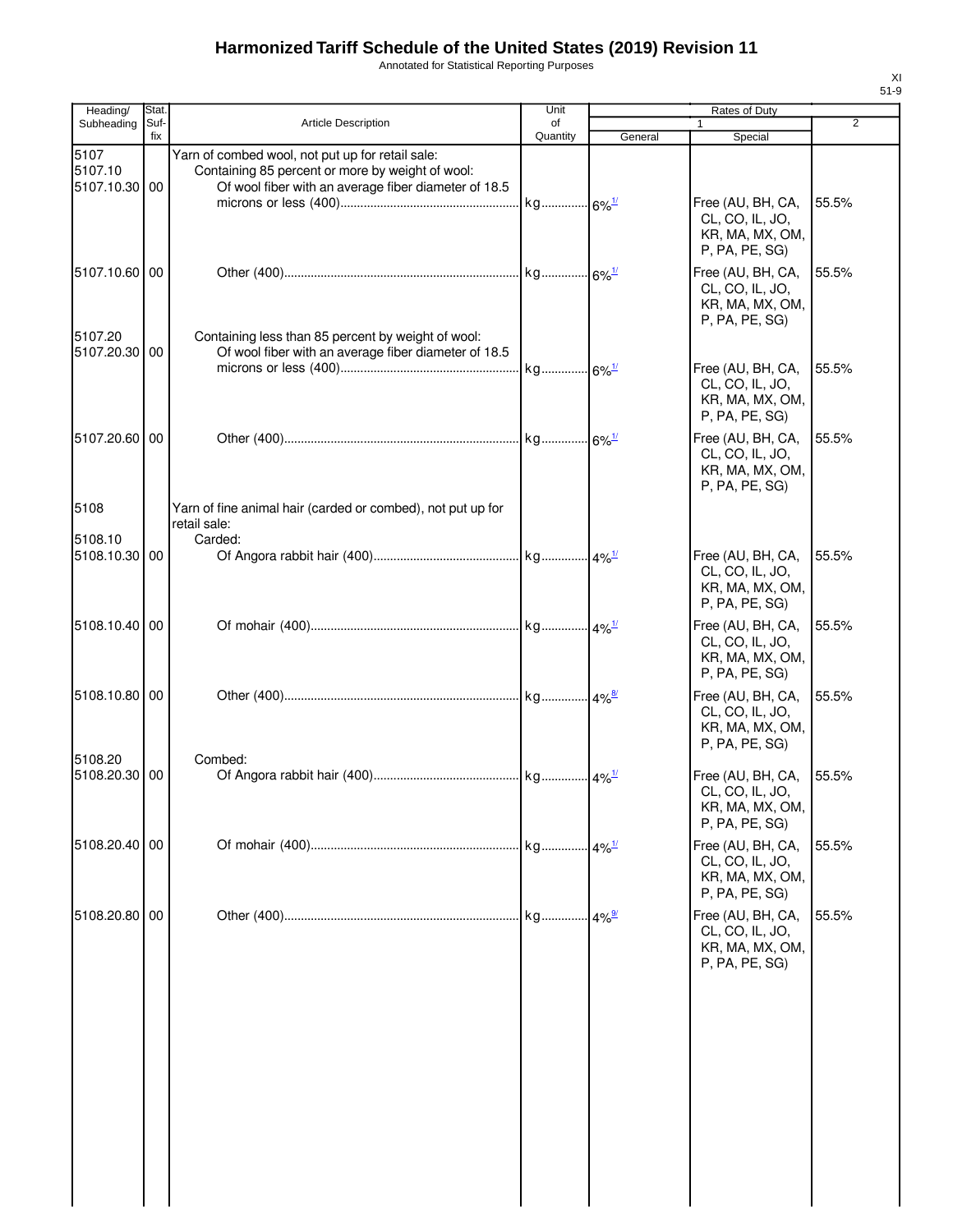Annotated for Statistical Reporting Purposes

| Heading/                 | Stat.       |                                                                                                                                                            | Unit           |         | <b>Rates of Duty</b>                                                                        |                |
|--------------------------|-------------|------------------------------------------------------------------------------------------------------------------------------------------------------------|----------------|---------|---------------------------------------------------------------------------------------------|----------------|
| Subheading               | Suf-<br>fix | Article Description                                                                                                                                        | of<br>Quantity | General | $\mathbf{1}$<br>Special                                                                     | $\overline{2}$ |
| 5109<br>5109.10          |             | Yarn of wool or of fine animal hair, put up for retail sale:<br>Containing 85 percent or more by weight of wool or of fine<br>animal hair:                 |                |         |                                                                                             |                |
| 5109.10.20 00            |             | Yarn of wool, colored (dyed or printed) and cut into                                                                                                       |                |         |                                                                                             | Free           |
| 5109.10.40 00            |             | Other:                                                                                                                                                     |                |         | Free (AU, BH, CA,<br>CL, CO, IL, JO,<br>KR, MA, MX, OM,<br>P, PA, PE, SG)                   | 55.5%          |
| 5109.10.80 00            |             | Other:<br>Of wool fiber with an average fiber diameter                                                                                                     |                |         | Free (AU, BH, CA,<br>CL, CO, IL, JO,<br>KR, MA, MX, OM,                                     | 55.5%          |
| 5109.10.90 00            |             |                                                                                                                                                            |                |         | P, PA, PE, SG)<br>Free (AU, BH, CA,<br>CL, CO, IL, JO,<br>KR, MA, MX, OM,<br>P, PA, PE, SG) | 55.5%          |
| 5109.90<br>5109.90.20 00 |             | Other:<br>Yarn of wool, colored (dyed or printed) and cut into                                                                                             |                |         |                                                                                             | Free           |
| 5109.90.40 00            |             | Other:                                                                                                                                                     |                |         | Free (AU, BH, CA,<br>CL, CO, IL, JO,<br>KR, MA, MX, OM,<br>P, PA, PE, SG)                   | 55.5%          |
| 5109.90.80 00            |             | Other:<br>Of wool fiber with an average fiber diameter                                                                                                     |                |         | Free (AU, BH, CA,<br>CL, CO, IL, JO,<br>KR, MA, MX, OM,                                     | 55.5%          |
| 5109.90.90 00            |             |                                                                                                                                                            |                |         | P, PA, PE, SG)<br>Free (AU, BH, CA,<br>CL, CO, IL, JO,<br>KR, MA, MX, OM,<br>P, PA, PE, SG) | 55.5%          |
|                          |             | 5110.00.00 00 Yarn of coarse animal hair or of horsehair (including gimped<br>horsehair yarn), whether or not put up for retail sale kg Free <sup>1/</sup> |                |         |                                                                                             | 20%            |
|                          |             |                                                                                                                                                            |                |         |                                                                                             |                |
|                          |             |                                                                                                                                                            |                |         |                                                                                             |                |
|                          |             |                                                                                                                                                            |                |         |                                                                                             |                |
|                          |             |                                                                                                                                                            |                |         |                                                                                             |                |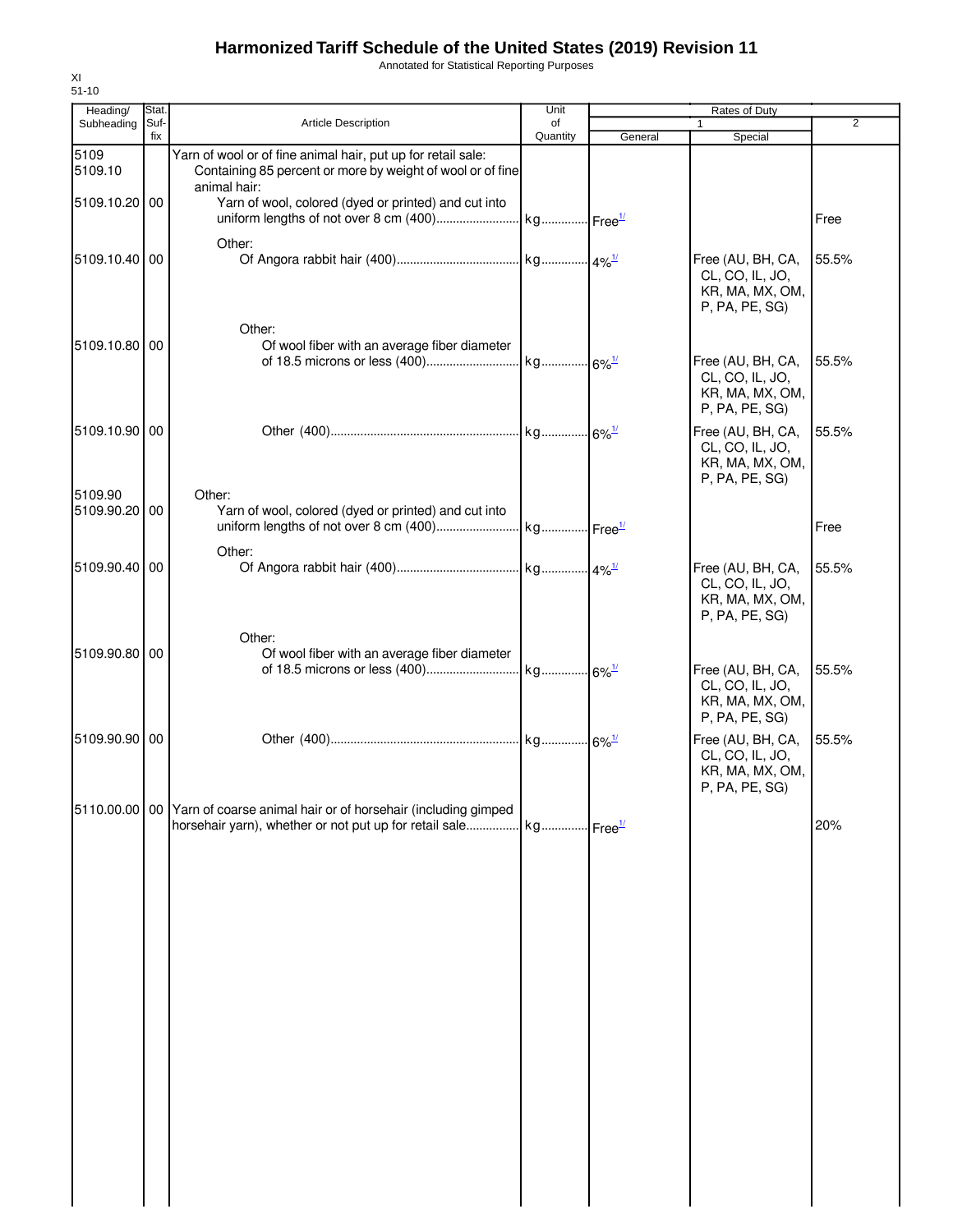Annotated for Statistical Reporting Purposes

| Heading/                 | Stat.       |                                                                                                                                           | Unit                                   | Rates of Duty |                                                                           |                     |
|--------------------------|-------------|-------------------------------------------------------------------------------------------------------------------------------------------|----------------------------------------|---------------|---------------------------------------------------------------------------|---------------------|
| Subheading               | Suf-<br>fix | Article Description                                                                                                                       | of<br>Quantity                         | General       | $\mathbf{1}$<br>Special                                                   | $\overline{2}$      |
| 5111                     |             | Woven fabrics of carded wool or of carded fine animal hair:<br>Containing 85 percent or more by weight of wool or of fine<br>animal hair: |                                        |               |                                                                           |                     |
| 5111.11<br>5111.11.20 00 |             | Of a weight not exceeding 300 $g/m^2$ :<br>Tapestry fabrics and upholstery fabrics of a weight                                            | kg                                     |               | Free (AU, BH, CA,<br>CL, CO, IL, JO,<br>KR, MA, MX, OM,<br>P, PA, PE, SG) | 68.5%               |
| 5111.11.30 00            |             | Other:<br>Hand-woven, with a loom width of less than                                                                                      | m <sup>2</sup> 10% <sup>1/</sup><br>kg |               | Free (AU, BH, CA,<br>CL, CO, IL, JO,<br>KR, MA, MX, OM,<br>P, PA, PE, SG) | $$1.10/kg +$<br>60% |
| 5111.11.70               |             |                                                                                                                                           |                                        |               | Free (AU, BH, CA,<br>CL, CO, IL, JO,<br>KR, MA, MX, OM,<br>P, PA, PE, SG) | 68.5%               |
|                          | 30          | Wholly or in part of fine animal hair                                                                                                     | m <sup>2</sup><br>kg                   |               |                                                                           |                     |
|                          | 60          |                                                                                                                                           | m <sup>2</sup><br>kg                   |               |                                                                           |                     |
|                          |             |                                                                                                                                           |                                        |               |                                                                           |                     |
|                          |             |                                                                                                                                           |                                        |               |                                                                           |                     |
|                          |             |                                                                                                                                           |                                        |               |                                                                           |                     |
|                          |             |                                                                                                                                           |                                        |               |                                                                           |                     |
|                          |             |                                                                                                                                           |                                        |               |                                                                           |                     |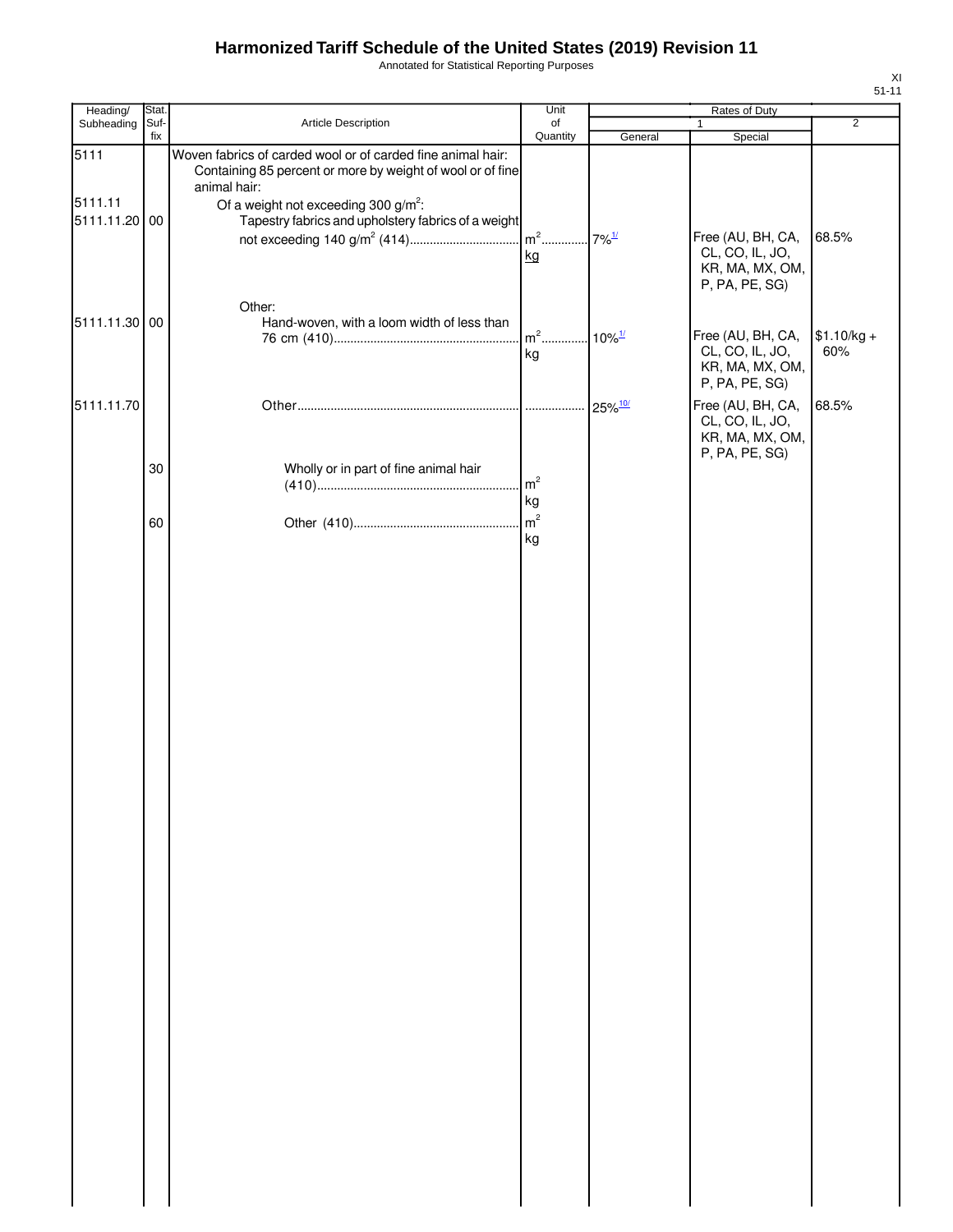Annotated for Statistical Reporting Purposes

| Heading/                 | Stat.       |                                                                                                                                              | Unit                 |                       | <b>Rates of Duty</b>                                                                        |                       |
|--------------------------|-------------|----------------------------------------------------------------------------------------------------------------------------------------------|----------------------|-----------------------|---------------------------------------------------------------------------------------------|-----------------------|
| Subheading               | Suf-<br>fix | Article Description                                                                                                                          | of<br>Quantity       | General               | 1<br>Special                                                                                | $\overline{2}$        |
| 5111 (con.)              |             | Woven fabrics of carded wool or of carded fine animal hair:<br>(con.)                                                                        |                      |                       |                                                                                             |                       |
| 5111.19<br>5111.19.10 00 |             | Containing 85 percent or more by weight of wool or of fine<br>animal hair: (con.)<br>Other:<br>Tapestry fabrics and upholstery fabrics (414) | $\mathsf{m}^2$<br>kg | $.7\%$ <sup>1/</sup>  | Free (AU, BH, CA,<br>CL, CO, IL, JO,<br>KR, MA, MX, OM,<br>P, PA, PE, SG)                   | 68.5%                 |
| 5111.19.20               | 00          | Other:<br>Hand-woven, with a loom width of less than                                                                                         | $m^2$<br>kg          | $10\%$ <sup>1/</sup>  | Free (AU, BH, CA,<br>CL, CO, IL, JO,<br>KR, MA, MX, OM,<br>P, PA, PE, SG)                   | $$1.10/kg +$<br>60%   |
| 5111.19.60               |             |                                                                                                                                              |                      | $25\%$ <sup>11/</sup> | Free (AU, BH, CA,<br>CL, CO, IL, JO,<br>KR, MA, MX, OM,<br>P, PA, PE, SG)                   | 68.5%                 |
|                          | 20          | Wholly or in part of fine animal hair:<br>Weighing not more than 400 g/m <sup>2</sup>                                                        | m <sup>2</sup><br>kg |                       |                                                                                             |                       |
|                          | 40          | Weighing more than 400 $g/m^2$                                                                                                               | m <sup>2</sup><br>kg |                       |                                                                                             |                       |
|                          | 60          | Other:<br>Weighing not more than 400 g/m <sup>2</sup>                                                                                        | m <sup>2</sup><br>kg |                       |                                                                                             |                       |
|                          | 80          | Weighing more than 400 $g/m^2$                                                                                                               | m <sup>2</sup><br>kg |                       |                                                                                             |                       |
| 5111.20<br>5111.20.05    | 00          | Other, mixed mainly or solely with man-made filaments:<br>Tapestry fabrics and upholstery fabrics of a weight                                | $m2$<br>kg           | $7\%$ <sup>1/</sup>   | Free (AU, BH, CA,<br>CL, CO, IL, JO,<br>KR, MA, MX, OM,<br>P, PA, PE, SG)                   | 68.5%                 |
| 5111.20.10 00            |             | Tapestry fabrics and upholstery fabrics of a weight not                                                                                      | $\rm{m}^2$ .<br>kg   | $7\%$ <sup>1/</sup>   | Free (AU, BH, CA,<br>CL, CO, IL, JO,<br>KR, MA, MX, OM,                                     | 68.5%                 |
| 5111.20.90 00            |             |                                                                                                                                              | $m2$ .<br>kg         | $25\%$ <sup>1/</sup>  | P, PA, PE, SG)<br>Free (AU, BH, CA,<br>CL, CO, IL, JO,<br>KR, MA, MX, OM,<br>P, PA, PE, SG) | $48.5¢/kg +$<br>68.5% |
|                          |             |                                                                                                                                              |                      |                       |                                                                                             |                       |
|                          |             |                                                                                                                                              |                      |                       |                                                                                             |                       |
|                          |             |                                                                                                                                              |                      |                       |                                                                                             |                       |
|                          |             |                                                                                                                                              |                      |                       |                                                                                             |                       |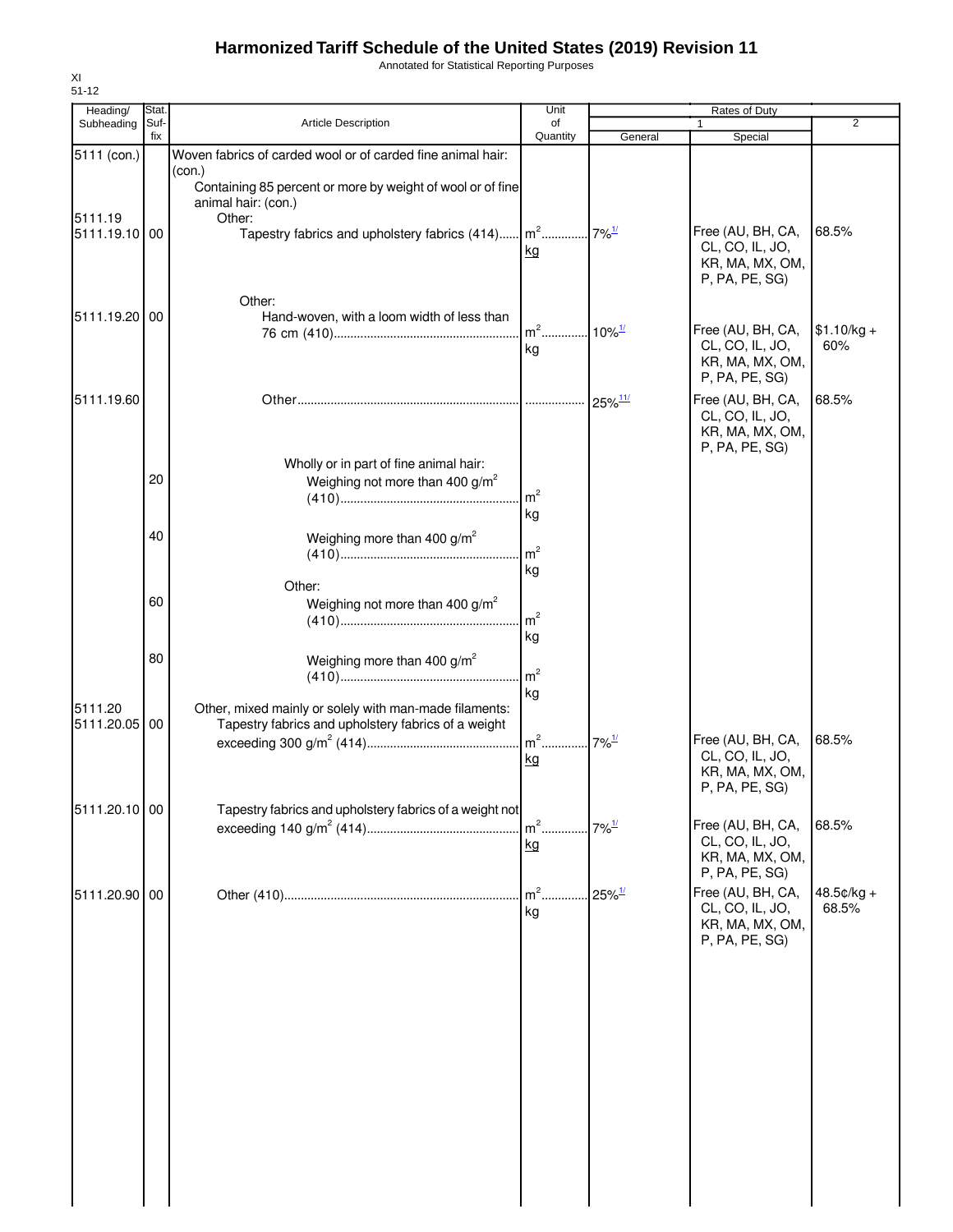Annotated for Statistical Reporting Purposes

| × |    |
|---|----|
| I | ۰, |
|   |    |

| Heading/      | Stat. |                                                                       | Unit     |                       | Rates of Duty                        |                |
|---------------|-------|-----------------------------------------------------------------------|----------|-----------------------|--------------------------------------|----------------|
| Subheading    | Suf-  | Article Description                                                   | of       |                       |                                      | $\overline{2}$ |
|               | fix   |                                                                       | Quantity | General               | Special                              |                |
| 5111 (con.)   |       | Woven fabrics of carded wool or of carded fine animal hair:<br>(con.) |          |                       |                                      |                |
| 5111.30       |       | Other, mixed mainly or solely with man-made staple fibers:            |          |                       |                                      |                |
| 5111.30.05 00 |       | Tapestry fabrics and upholstery fabrics of a weight                   |          |                       |                                      |                |
|               |       |                                                                       | $m^2$    | $7\%$ <sup>1/</sup>   | Free (AU, BH, CA,                    | 68.5%          |
|               |       |                                                                       | kg       |                       | CL, CO, IL, JO,                      |                |
|               |       |                                                                       |          |                       | KR, MA, MX, OM,                      |                |
|               |       |                                                                       |          |                       | P, PA, PE, SG)                       |                |
| 5111.30.10 00 |       | Tapestry fabrics and upholstery fabrics of a weight not               |          |                       |                                      |                |
|               |       |                                                                       |          | $7\%$ <sup>1/</sup>   | Free (AU, BH, CA,                    | 68.5%          |
|               |       |                                                                       | kg       |                       | CL, CO, IL, JO,                      |                |
|               |       |                                                                       |          |                       | KR, MA, MX, OM,<br>P, PA, PE, SG)    |                |
|               |       |                                                                       | $m2$ .   | $25\%$ <sup>1/</sup>  | Free (AU, BH, CA,                    | $48.5¢/kg +$   |
| 5111.30.90 00 |       |                                                                       | kg       |                       | CL, CO, IL, JO,                      | 68.5%          |
|               |       |                                                                       |          |                       | KR, MA, MX, OM,                      |                |
|               |       |                                                                       |          |                       | P, PA, PE, SG)                       |                |
| 5111.90       |       | Other:                                                                |          |                       |                                      |                |
| 5111.90.30 00 |       | Containing 30 percent or more by weight of silk or silk               | $m2$ .   |                       | Free (AU, BH, CA,                    | 80%            |
|               |       |                                                                       |          | $6.9\%$ <sup>1/</sup> | CL, CO, IL, JO,                      |                |
|               |       |                                                                       | kg       |                       | KR, MA, MX, OM,                      |                |
|               |       |                                                                       |          |                       | P, PA, PE, SG)                       |                |
|               |       | Other:                                                                |          |                       |                                      |                |
| 5111.90.40 00 |       | Tapestry fabrics and upholstery fabrics of a weight                   |          |                       |                                      |                |
|               |       |                                                                       |          | $7\%$ <sup>1/</sup>   | Free (AU, BH, CA,                    | 68.5%          |
|               |       |                                                                       | kg       |                       | CL, CO, IL, JO,                      |                |
|               |       |                                                                       |          |                       | KR, MA, MX, OM,                      |                |
|               |       |                                                                       |          |                       | P, PA, PE, SG)                       |                |
| 5111.90.50 00 |       | Tapestry fabrics and upholstery fabrics of a weight                   |          |                       |                                      |                |
|               |       |                                                                       | $m2$ .   | $7\%$ <sup>1/</sup>   | Free (AU, BH, CA,<br>CL, CO, IL, JO, | 68.5%          |
|               |       |                                                                       | kg       |                       | KR, MA, MX, OM,                      |                |
|               |       |                                                                       |          |                       | P, PA, PE, SG)                       |                |
| 5111.90.90 00 |       |                                                                       |          | $25\%$ <sup>1/</sup>  | Free (AU, BH, CA,                    | 68.5%          |
|               |       |                                                                       | kg       |                       | CL, CO, IL, JO,                      |                |
|               |       |                                                                       |          |                       | KR, MA, MX, OM,                      |                |
|               |       |                                                                       |          |                       | P, PA, PE, SG)                       |                |
|               |       |                                                                       |          |                       |                                      |                |
|               |       |                                                                       |          |                       |                                      |                |
|               |       |                                                                       |          |                       |                                      |                |
|               |       |                                                                       |          |                       |                                      |                |
|               |       |                                                                       |          |                       |                                      |                |
|               |       |                                                                       |          |                       |                                      |                |
|               |       |                                                                       |          |                       |                                      |                |
|               |       |                                                                       |          |                       |                                      |                |
|               |       |                                                                       |          |                       |                                      |                |
|               |       |                                                                       |          |                       |                                      |                |
|               |       |                                                                       |          |                       |                                      |                |
|               |       |                                                                       |          |                       |                                      |                |
|               |       |                                                                       |          |                       |                                      |                |
|               |       |                                                                       |          |                       |                                      |                |
|               |       |                                                                       |          |                       |                                      |                |
|               |       |                                                                       |          |                       |                                      |                |
|               |       |                                                                       |          |                       |                                      |                |
|               |       |                                                                       |          |                       |                                      |                |
|               |       |                                                                       |          |                       |                                      |                |
|               |       |                                                                       |          |                       |                                      |                |
|               |       |                                                                       |          |                       |                                      |                |
|               |       |                                                                       |          |                       |                                      |                |
|               |       |                                                                       |          |                       |                                      |                |
|               |       |                                                                       |          |                       |                                      |                |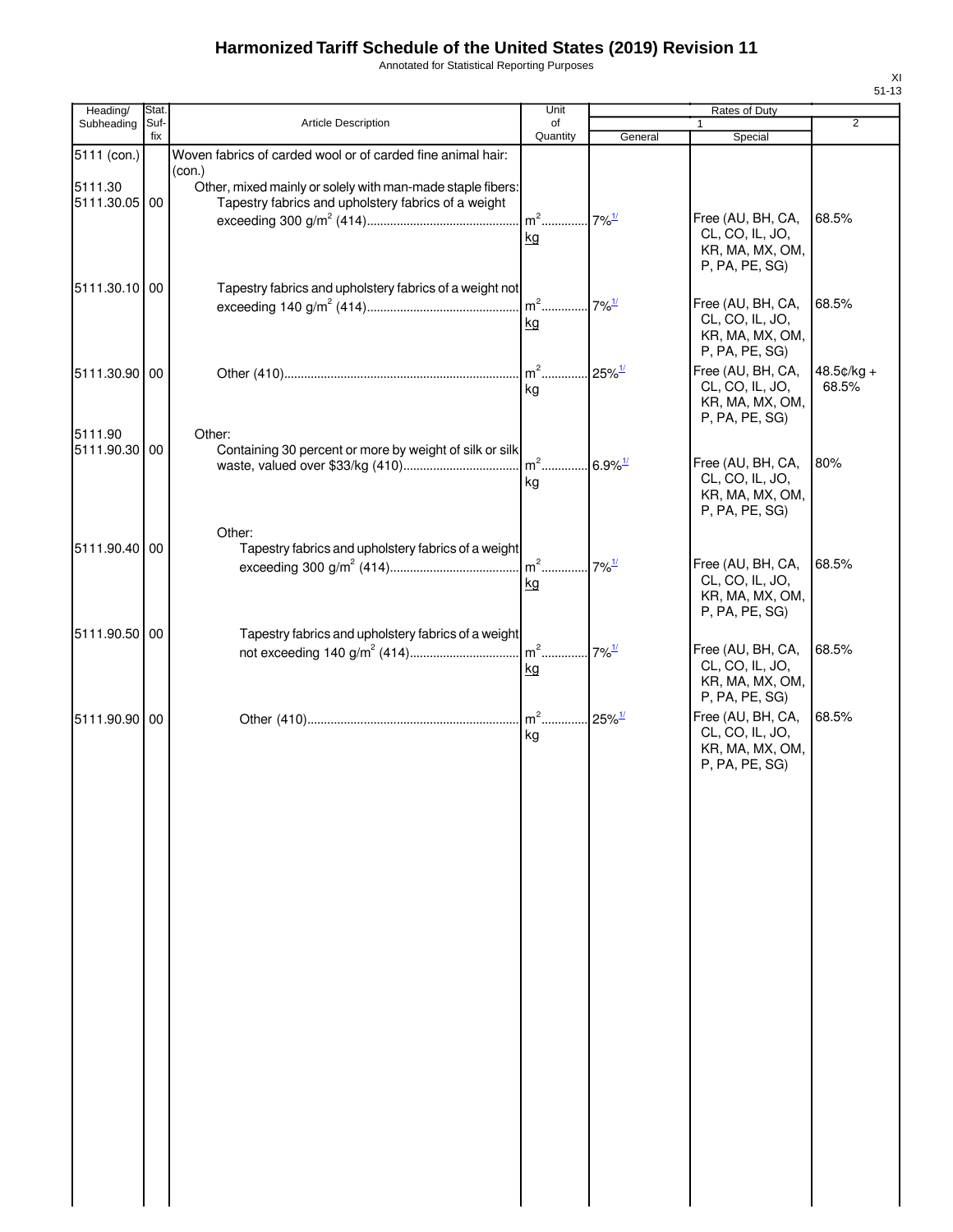Annotated for Statistical Reporting Purposes

| Heading/      | Stat. |                                                                            | Unit                 | Rates of Duty         |                                    |                |
|---------------|-------|----------------------------------------------------------------------------|----------------------|-----------------------|------------------------------------|----------------|
| Subheading    | Suf-  | Article Description                                                        | of                   |                       | 1                                  | $\overline{2}$ |
| 5112          | fix   | Woven fabrics of combed wool or of combed fine animal hair:                | Quantity             | General               | Special                            |                |
|               |       | Containing 85 percent or more by weight of wool or of fine<br>animal hair: |                      |                       |                                    |                |
| 5112.11       |       | Of a weight not exceeding $200g/m^2$ :                                     |                      |                       |                                    |                |
| 5112.11.10 00 |       | Tapestry fabrics and upholstery fabrics of a weight                        |                      |                       |                                    |                |
|               |       |                                                                            |                      |                       | Free (AU, BH, CA,                  | 68.5%          |
|               |       |                                                                            | kg                   |                       | CL, CO, IL, JO,<br>KR, MA, MX, OM, |                |
|               |       |                                                                            |                      |                       | P, PA, PE, SG)                     |                |
|               |       | Other:                                                                     |                      |                       |                                    |                |
| 5112.11.30    |       | Of wool yarns with an average fiber diameter                               |                      |                       |                                    |                |
|               |       |                                                                            |                      | $25\%$ <sup>1/</sup>  | Free (AU, BH, CA,                  | 68.5%          |
|               |       |                                                                            |                      |                       | CL, CO, IL, JO,<br>KR, MA, MX, OM, |                |
|               |       |                                                                            |                      |                       | P, PA, PE, SG)                     |                |
|               | 30    | Containing fine animal hair (410) m <sup>2</sup>                           |                      |                       |                                    |                |
|               |       |                                                                            | kg                   |                       |                                    |                |
|               | 60    |                                                                            | m <sup>2</sup><br>kg |                       |                                    |                |
| 5112.11.60    |       |                                                                            | .                    | $25\%$ <sup>12/</sup> | Free (AU, BH, CA,                  | 68.5%          |
|               |       |                                                                            |                      |                       | CL, CO, IL, JO,                    |                |
|               |       |                                                                            |                      |                       | KR, MA, MX, OM,                    |                |
|               | 30    | Wholly or in part of fine animal hair                                      |                      |                       | P, PA, PE, SG)                     |                |
|               |       |                                                                            | m <sup>2</sup>       |                       |                                    |                |
|               |       |                                                                            | kg                   |                       |                                    |                |
|               | 60    |                                                                            | m <sup>2</sup>       |                       |                                    |                |
|               |       |                                                                            | kg                   |                       |                                    |                |
|               |       |                                                                            |                      |                       |                                    |                |
|               |       |                                                                            |                      |                       |                                    |                |
|               |       |                                                                            |                      |                       |                                    |                |
|               |       |                                                                            |                      |                       |                                    |                |
|               |       |                                                                            |                      |                       |                                    |                |
|               |       |                                                                            |                      |                       |                                    |                |
|               |       |                                                                            |                      |                       |                                    |                |
|               |       |                                                                            |                      |                       |                                    |                |
|               |       |                                                                            |                      |                       |                                    |                |
|               |       |                                                                            |                      |                       |                                    |                |
|               |       |                                                                            |                      |                       |                                    |                |
|               |       |                                                                            |                      |                       |                                    |                |
|               |       |                                                                            |                      |                       |                                    |                |
|               |       |                                                                            |                      |                       |                                    |                |
|               |       |                                                                            |                      |                       |                                    |                |
|               |       |                                                                            |                      |                       |                                    |                |
|               |       |                                                                            |                      |                       |                                    |                |
|               |       |                                                                            |                      |                       |                                    |                |
|               |       |                                                                            |                      |                       |                                    |                |
|               |       |                                                                            |                      |                       |                                    |                |
|               |       |                                                                            |                      |                       |                                    |                |
|               |       |                                                                            |                      |                       |                                    |                |
|               |       |                                                                            |                      |                       |                                    |                |
|               |       |                                                                            |                      |                       |                                    |                |
|               |       |                                                                            |                      |                       |                                    |                |
|               |       |                                                                            |                      |                       |                                    |                |
|               |       |                                                                            |                      |                       |                                    |                |
|               |       |                                                                            |                      |                       |                                    |                |
|               |       |                                                                            |                      |                       |                                    |                |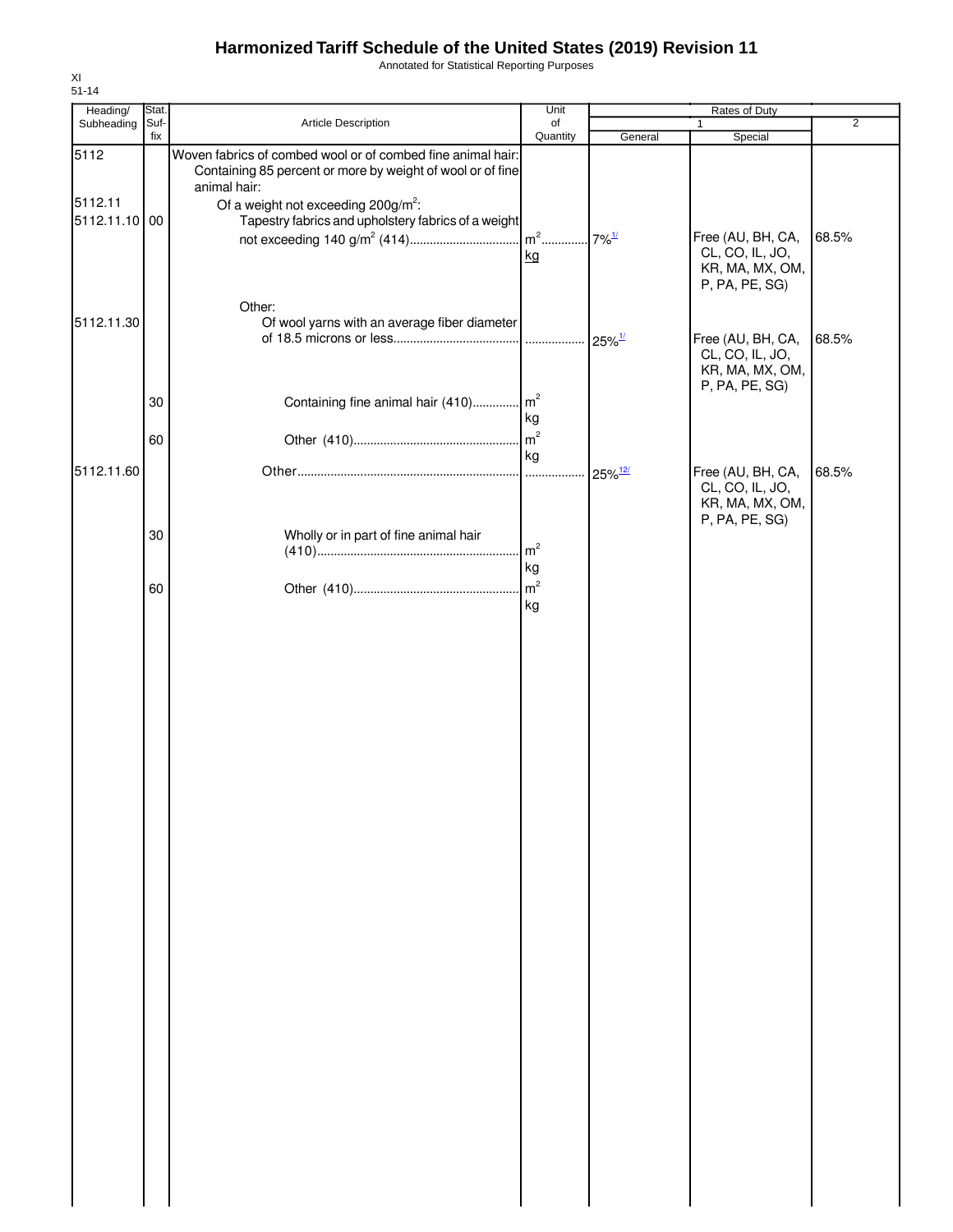Annotated for Statistical Reporting Purposes

| Heading/<br>Subheading                  | Stat.<br>Suf-<br>Article Description<br>fix | Unit                                                                                                                                                            | Rates of Duty         |         |                                                                           |                |
|-----------------------------------------|---------------------------------------------|-----------------------------------------------------------------------------------------------------------------------------------------------------------------|-----------------------|---------|---------------------------------------------------------------------------|----------------|
|                                         |                                             |                                                                                                                                                                 | $\circ$ f<br>Quantity | General | $\mathbf{1}$<br>Special                                                   | $\overline{2}$ |
|                                         |                                             |                                                                                                                                                                 |                       |         |                                                                           |                |
|                                         |                                             | (con.)<br>Containing 85 percent or more by weight of wool or of fine<br>animal hair: (con.)                                                                     |                       |         |                                                                           |                |
| 5112 (con.)<br>5112.19<br>5112.19.20 00 |                                             | Woven fabrics of combed wool or of combed fine animal hair:<br>Other:<br>Tapestry fabrics and upholstery fabrics $(414)$ $\left m^2$ $\right 7\%$ <sup>1/</sup> | kg                    |         | Free (AU, BH, CA,<br>CL, CO, IL, JO,<br>KR, MA, MX, OM,<br>P, PA, PE, SG) | 68.5%          |
|                                         |                                             |                                                                                                                                                                 |                       |         |                                                                           |                |
|                                         |                                             |                                                                                                                                                                 |                       |         |                                                                           |                |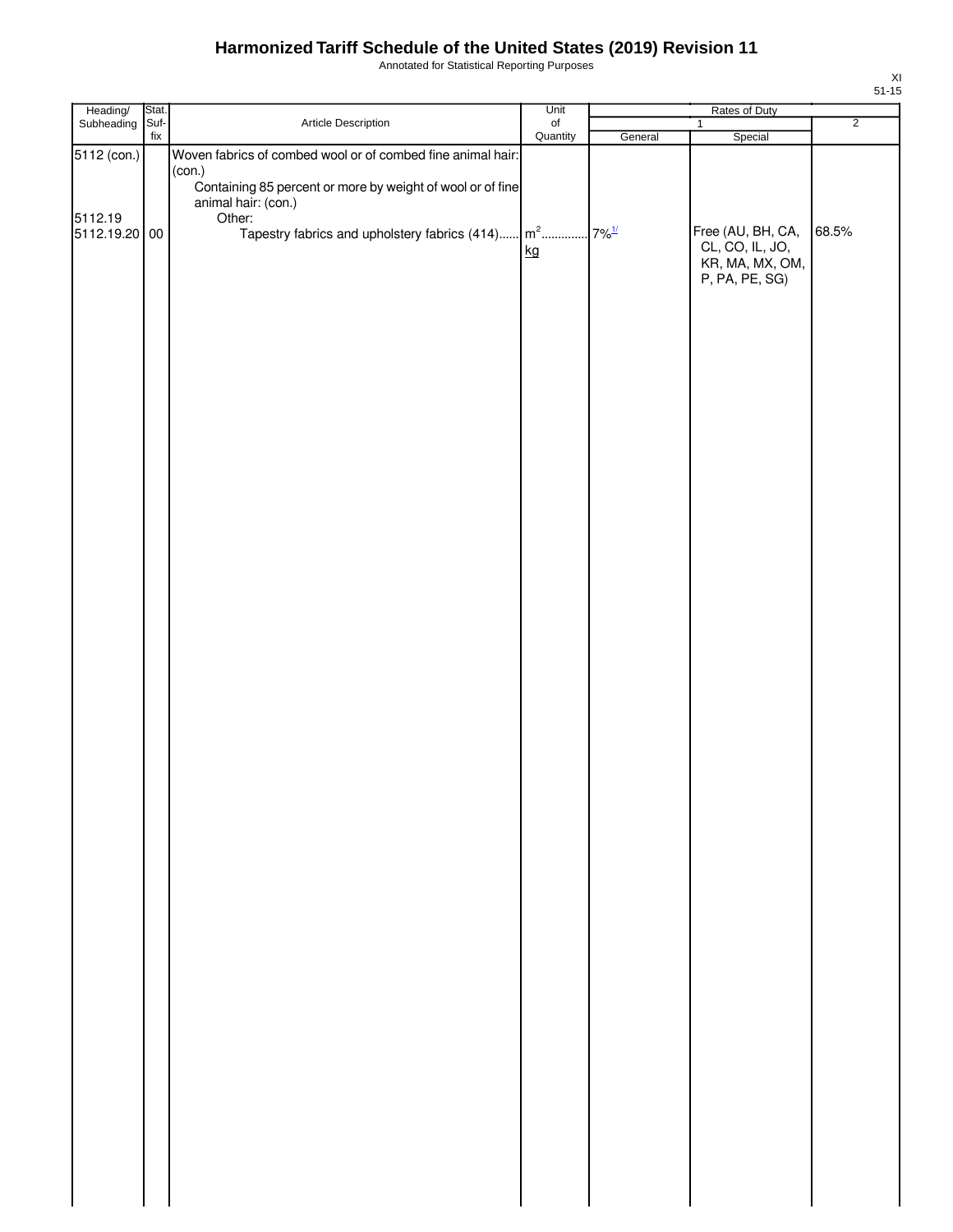Annotated for Statistical Reporting Purposes

| Heading/          | Stat.       |                                                                                                                                     | Unit                 | <b>Rates of Duty</b>  |                                                                           |                |  |
|-------------------|-------------|-------------------------------------------------------------------------------------------------------------------------------------|----------------------|-----------------------|---------------------------------------------------------------------------|----------------|--|
| Subheading        | Suf-<br>fix | Article Description                                                                                                                 | of<br>Quantity       | General               | $\mathbf{1}$<br>Special                                                   | $\overline{2}$ |  |
| 5112 (con.)       |             | Woven fabrics of combed wool or of combed fine animal hair:<br>(con.)<br>Containing 85 percent or more by weight of wool or of fine |                      |                       |                                                                           |                |  |
| 5112.19<br>(con.) |             | animal hair: (con.)<br>Other: (con.)                                                                                                |                      |                       |                                                                           |                |  |
| 5112.19.60        |             | Other:<br>Of wool yarns with an average fiber diameter                                                                              |                      |                       | Free (AU, BH, CA,<br>CL, CO, IL, JO,                                      | 68.5%          |  |
|                   |             | Containing fine animal hair:                                                                                                        |                      |                       | KR, MA, MX, OM,<br>P, PA, PE, SG)                                         |                |  |
|                   | 10          | Weighing not more than 270 g/m <sup>2</sup>                                                                                         | m <sup>2</sup><br>kg |                       |                                                                           |                |  |
|                   | 20          | Weighing more than 270 g/m <sup>2</sup> but not<br>more than 340 $g/m^2$ (410)                                                      | m <sup>2</sup><br>kg |                       |                                                                           |                |  |
|                   | 30          | Weighing more than 340 g/m <sup>2</sup>                                                                                             | m <sup>2</sup><br>kg |                       |                                                                           |                |  |
|                   | 40          | Other:<br>Weighing not more than 270 $g/m^2$                                                                                        | m <sup>2</sup><br>kg |                       |                                                                           |                |  |
|                   | 50          | Weighing more than 270 g/m <sup>2</sup> but not<br>more than 340 $g/m^2$ (410)                                                      | m <sup>2</sup><br>kg |                       |                                                                           |                |  |
|                   | 60          | Weighing more than 340 $g/m^2$                                                                                                      | m <sup>2</sup><br>kg |                       |                                                                           |                |  |
| 5112.19.95        |             |                                                                                                                                     | $\cdots$             | $25\%$ <sup>13/</sup> | Free (AU, BH, CA,<br>CL, CO, IL, JO,<br>KR, MA, MX, OM,<br>P, PA, PE, SG) | 68.5%          |  |
|                   | 10          | Wholly or in part of fine animal hair:<br>Weighing not more than 270 g/m <sup>2</sup>                                               | m <sup>2</sup><br>kg |                       |                                                                           |                |  |
|                   | 20          | Weighing more than 270 g/m <sup>2</sup> but not<br>more than 340 $g/m^2$ (410)                                                      | m <sup>2</sup><br>kg |                       |                                                                           |                |  |
|                   | 30          | Weighing more than 340 g/m <sup>2</sup>                                                                                             | m <sup>2</sup><br>kg |                       |                                                                           |                |  |
|                   | 40          | Other:<br>Weighing not more than 270 $g/m^2$                                                                                        | m <sup>2</sup><br>kg |                       |                                                                           |                |  |
|                   | 50          | Weighing more than 270 g/m <sup>2</sup> but not<br>more than 340 $g/m^2$ (410)                                                      | m <sup>2</sup><br>kg |                       |                                                                           |                |  |
|                   | 60          | Weighing more than 340 $g/m^2$                                                                                                      | m <sup>2</sup><br>kg |                       |                                                                           |                |  |
|                   |             |                                                                                                                                     |                      |                       |                                                                           |                |  |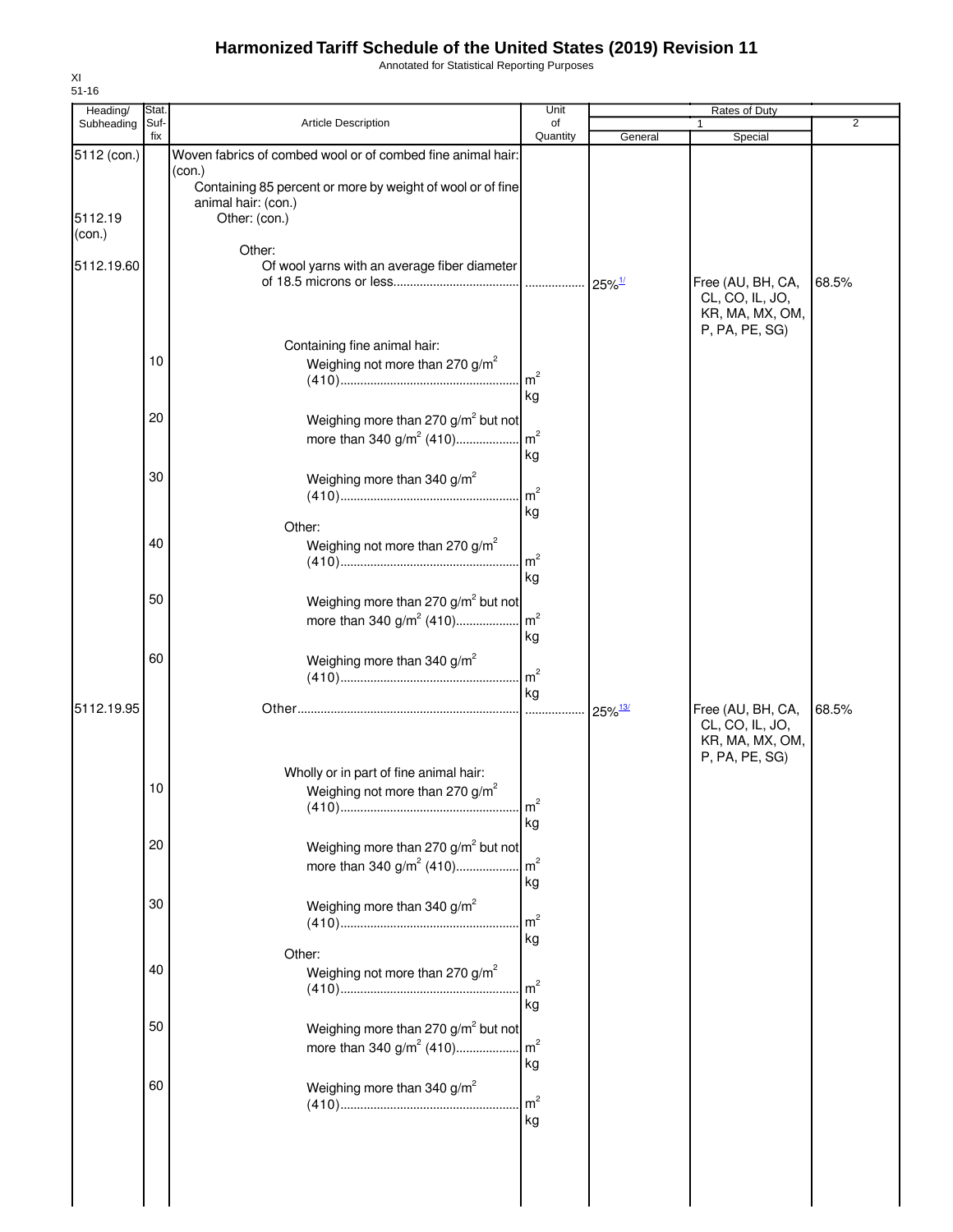Annotated for Statistical Reporting Purposes

| ×<br>۰. |  |  |  |  |  |
|---------|--|--|--|--|--|

| Heading/                 | Stat.       |                                                                                                                   | Unit           |                      | Rates of Duty                                                                                |                       |
|--------------------------|-------------|-------------------------------------------------------------------------------------------------------------------|----------------|----------------------|----------------------------------------------------------------------------------------------|-----------------------|
| Subheading               | Suf-<br>fix | <b>Article Description</b>                                                                                        | of<br>Quantity | General              | 1<br>Special                                                                                 | $\overline{2}$        |
| 5112 (con.)              |             | Woven fabrics of combed wool or of combed fine animal hair:<br>(con.)                                             |                |                      |                                                                                              |                       |
| 5112.20<br>5112.20.10 00 |             | Other, mixed mainly or solely with man-made filaments:<br>Tapestry fabrics and upholstery fabrics of a weight     | $m2$<br>kg     | $7\%$ <sup>1/</sup>  | Free (AU, BH, CA,<br>CL, CO, IL, JO,                                                         | 68.5%                 |
| 5112.20.20 00            |             | Tapestry fabrics and upholstery fabrics of a weight not                                                           | $m^2$<br>kg    | $7\%$ <sup>1/</sup>  | KR, MA, MX, OM,<br>P, PA, PE, SG)<br>Free (AU, BH, CA,<br>CL, CO, IL, JO,                    | 68.5%                 |
| 5112.20.30 00            |             |                                                                                                                   | $m2$<br>kg     | $25\%$ <sup>1/</sup> | KR, MA, MX, OM,<br>P, PA, PE, SG)<br>Free (AU, BH, CA,<br>CL, CO, IL, JO,<br>KR, MA, MX, OM, | 48.5¢/kg +<br>68.5%   |
| 5112.30<br>5112.30.10 00 |             | Other, mixed mainly or solely with man-made staple fibers:<br>Tapestry fabrics and upholstery fabrics of a weight | $m2$ .<br>kg   | $7\%$ <sup>1/</sup>  | P, PA, PE, SG)<br>Free (AU, BH, CA,<br>CL, CO, IL, JO,                                       | 68.5%                 |
| 5112.30.20 00            |             | Tapestry fabrics and upholstery fabrics of a weight not                                                           | $m2$<br>kg     | $7\%$ <sup>1/</sup>  | KR, MA, MX, OM,<br>P, PA, PE, SG)<br>Free (AU, BH, CA,<br>CL, CO, IL, JO,                    | 68.5%                 |
| 5112.30.30 00            |             |                                                                                                                   | $m2$<br>kg     | $25\%$ <sup>1/</sup> | KR, MA, MX, OM,<br>P, PA, PE, SG)<br>Free (AU, BH, CA,<br>CL, CO, IL, JO,<br>KR, MA, MX, OM, | $48.5¢/kg +$<br>68.5% |
|                          |             |                                                                                                                   |                |                      | P, PA, PE, SG)                                                                               |                       |
|                          |             |                                                                                                                   |                |                      |                                                                                              |                       |
|                          |             |                                                                                                                   |                |                      |                                                                                              |                       |
|                          |             |                                                                                                                   |                |                      |                                                                                              |                       |
|                          |             |                                                                                                                   |                |                      |                                                                                              |                       |
|                          |             |                                                                                                                   |                |                      |                                                                                              |                       |
|                          |             |                                                                                                                   |                |                      |                                                                                              |                       |
|                          |             |                                                                                                                   |                |                      |                                                                                              |                       |
|                          |             |                                                                                                                   |                |                      |                                                                                              |                       |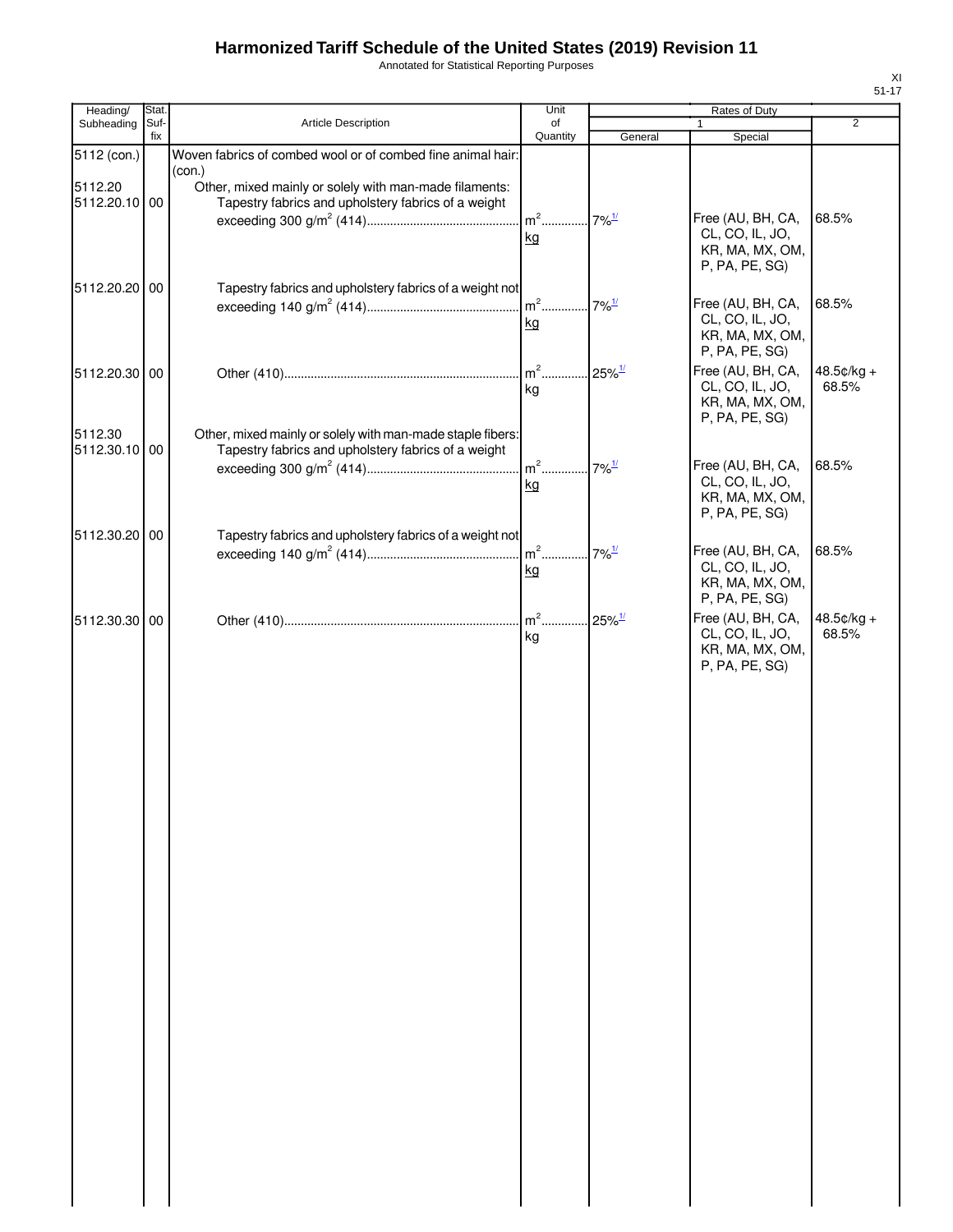Annotated for Statistical Reporting Purposes

| Heading/      | Stat.       |                                                                   | Unit                              | Rates of Duty                    |                                    |                |
|---------------|-------------|-------------------------------------------------------------------|-----------------------------------|----------------------------------|------------------------------------|----------------|
| Subheading    | Suf-<br>fix | Article Description                                               | of<br>Quantity                    | General                          | 1<br>Special                       | $\overline{2}$ |
| 5112 (con.)   |             | Woven fabrics of combed wool or of combed fine animal hair:       |                                   |                                  |                                    |                |
|               |             | (con.)                                                            |                                   |                                  |                                    |                |
| 5112.90       |             | Other:                                                            |                                   |                                  |                                    |                |
| 5112.90.30 00 |             | Containing 30 percent or more by weight of silk or silk           |                                   |                                  |                                    |                |
|               |             |                                                                   | m <sup>2</sup> 6.9% <sup>1/</sup> |                                  | Free (AU, BH, CA,                  | 80%            |
|               |             |                                                                   | kg                                |                                  | CL, CO, IL, JO,<br>KR, MA, MX, OM, |                |
|               |             |                                                                   |                                   |                                  | P, PA, PE, SG)                     |                |
|               |             |                                                                   |                                   |                                  |                                    |                |
| 5112.90.40 00 |             | Other:<br>Tapestry fabrics and upholstery fabrics of a weight     |                                   |                                  |                                    |                |
|               |             |                                                                   | $m2$                              | $7\%$ <sup><math>1/</math></sup> | Free (AU, BH, CA,                  | 68.5%          |
|               |             |                                                                   | kg                                |                                  | CL, CO, IL, JO,                    |                |
|               |             |                                                                   |                                   |                                  | KR, MA, MX, OM,                    |                |
|               |             |                                                                   |                                   |                                  | P, PA, PE, SG)                     |                |
| 5112.90.50 00 |             | Tapestry fabrics and upholstery fabrics of a weight               |                                   |                                  |                                    |                |
|               |             |                                                                   | $m2$                              | $7\%$ <sup>1/</sup>              | Free (AU, BH, CA,                  | 68.5%          |
|               |             |                                                                   | kg                                |                                  | CL, CO, IL, JO,                    |                |
|               |             |                                                                   |                                   |                                  | KR, MA, MX, OM,                    |                |
|               |             |                                                                   |                                   |                                  | P, PA, PE, SG)                     |                |
| 5112.90.90    |             |                                                                   | .                                 | $25\%$ <sup>1/</sup>             | Free (AU, BH, CA,                  | 68.5%          |
|               |             |                                                                   |                                   |                                  | CL, CO, IL, JO,                    |                |
|               |             |                                                                   |                                   |                                  | KR, MA, MX, OM,                    |                |
|               | 10          | Mixed mainly or solely with cotton (410)                          | $\mathsf{m}^2$                    |                                  | P, PA, PE, SG)                     |                |
|               |             |                                                                   | kg                                |                                  |                                    |                |
|               | 90          |                                                                   | m <sup>2</sup>                    |                                  |                                    |                |
|               |             |                                                                   | kg                                |                                  |                                    |                |
|               |             | 5113.00.00 00 Woven fabrics of coarse animal hair or of horsehair | $m2$ .                            | $2.7\%$ <sup>1/</sup>            | Free (A, AU, BH,                   | 40%            |
|               |             |                                                                   | kg                                |                                  | CA, CL, CO, D, E,                  |                |
|               |             |                                                                   |                                   |                                  | IL, JO, KR, MA,                    |                |
|               |             |                                                                   |                                   |                                  | MX, OM, P, PA,                     |                |
|               |             |                                                                   |                                   |                                  | PE, SG)                            |                |
|               |             |                                                                   |                                   |                                  |                                    |                |
|               |             |                                                                   |                                   |                                  |                                    |                |
|               |             |                                                                   |                                   |                                  |                                    |                |
|               |             |                                                                   |                                   |                                  |                                    |                |
|               |             |                                                                   |                                   |                                  |                                    |                |
|               |             |                                                                   |                                   |                                  |                                    |                |
|               |             |                                                                   |                                   |                                  |                                    |                |
|               |             |                                                                   |                                   |                                  |                                    |                |
|               |             |                                                                   |                                   |                                  |                                    |                |
|               |             |                                                                   |                                   |                                  |                                    |                |
|               |             |                                                                   |                                   |                                  |                                    |                |
|               |             |                                                                   |                                   |                                  |                                    |                |
|               |             |                                                                   |                                   |                                  |                                    |                |
|               |             |                                                                   |                                   |                                  |                                    |                |
|               |             |                                                                   |                                   |                                  |                                    |                |
|               |             |                                                                   |                                   |                                  |                                    |                |
|               |             |                                                                   |                                   |                                  |                                    |                |
|               |             |                                                                   |                                   |                                  |                                    |                |
|               |             |                                                                   |                                   |                                  |                                    |                |
|               |             |                                                                   |                                   |                                  |                                    |                |
|               |             |                                                                   |                                   |                                  |                                    |                |
|               |             |                                                                   |                                   |                                  |                                    |                |
|               |             |                                                                   |                                   |                                  |                                    |                |
|               |             |                                                                   |                                   |                                  |                                    |                |
|               |             |                                                                   |                                   |                                  |                                    |                |
|               |             |                                                                   |                                   |                                  |                                    |                |
|               |             |                                                                   |                                   |                                  |                                    |                |
|               |             |                                                                   |                                   |                                  |                                    |                |
|               |             |                                                                   |                                   |                                  |                                    |                |